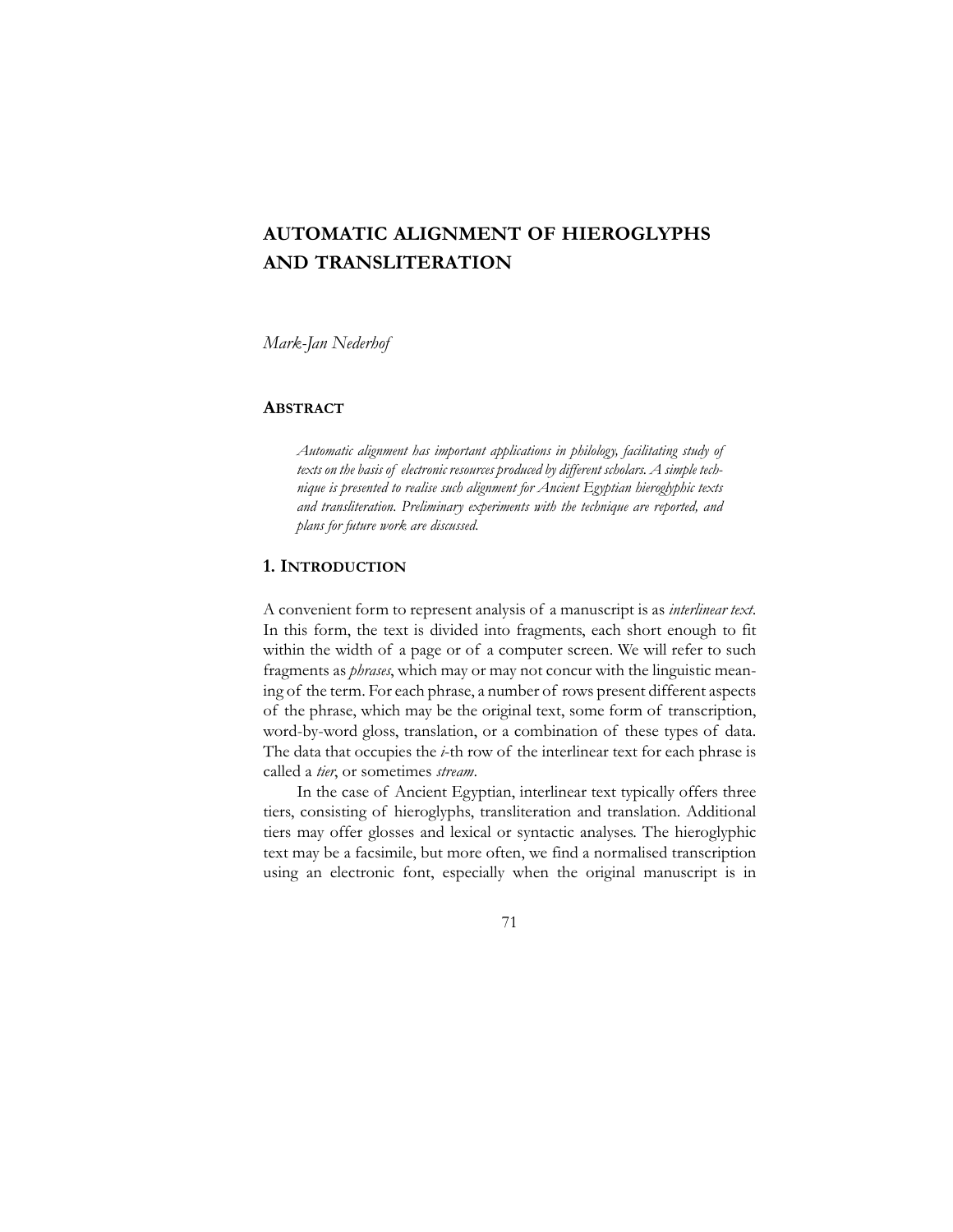hieratic. The text direction is often mirrored with respect to the original manuscript to be left-to-right, to match the directionality of the other tiers.

By transliteration we mean the rendering of the text using the modern Egyptological alphabet, which is composed of some letters from the Latin alphabet in combination with diacritics, and two additional letters representing aleph and ayin.

Interlinear text commonly offers only one translation in one modern language, but considering that many interpretations of some of the more difficult texts are still contentious, it can be very fruitful to compare several different translations, displayed as consecutive tiers. This may also be said about transliteration, especially where the segmentation of a hieroglyphic text into words is uncertain. In general, one particular interpretation of a hieroglyphic text is best represented by the combination of transliteration and translation.

Many applications of interlinear text involve audio recordings. Such a recording in an appropriate visualisation can be one of the tiers, but it may also serve as the basis for annotations. For example, occurrences of words in a transcription as well as prosodic units can be mapped to time intervals within the recording. Alignment of such annotations can be done straightforwardly through the total ordering imposed by the time line of the recording. Several annotations can be compiled by different linguists, allowing automatic creation of interlinear text, typically restricted to a selection of the tiers, depending on the interests of the user.

A survey of tools and techniques involving such applications was presented by Bird and Liberman (2001). They pointed out that annotations can also be mapped to offsets within a particular *textual* resource, in place of anchor points within an audio recording. This requires however that the textual resource is unchanging, and that different scholars agree on the choice of this textual resource.

These constraints regrettably preclude use in many branches of philology. In the example of Ancient Egyptian texts, it would be impractical to demand that all scholars who translate or annotate a text should tag their resources with indices in some canonical representation of the text. Note that a hieroglyphic transcription as interpretation of an hieratic text cannot serve as such a canonical representation, because there may not be any such interpretation that has the approval of the entire community. Existence of lacunas would further exacerbate the problem.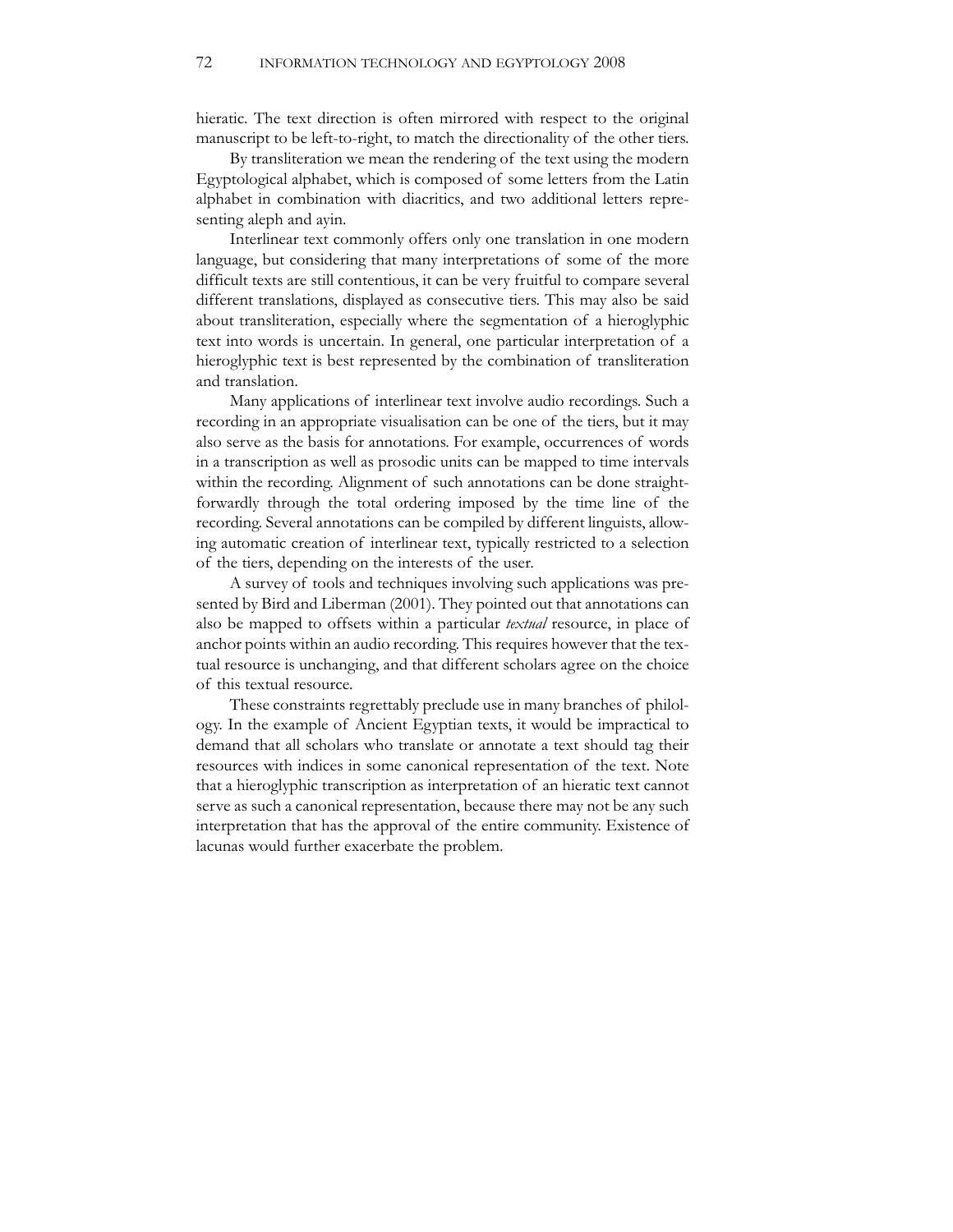If the creation of interlinear text cannot rely on anchor points in a common resource offering a total ordering, then an obvious alternative is to align different textual resources automatically, by analysing the contents of the tiers. Alignment of, for example, English, French and German translations of Egyptian texts can be done by relatively conventional techniques; see for example Gale and Church (1993). The present paper will focus on automatic alignment of hieroglyphs and transliteration, which is a form of monolingual alignment involving two very different writing systems. The implementation of this task is one significant component within a larger system to create interlinear text out of one or more hieroglyphic transcriptions, transliterations, translations, and lexical and syntactic annotations.

In passing, we would like to point out that similar techniques can also be applied to automatic alignment of different manuscripts of the same text. Examples are the four manuscripts of the *Eloquent Peasant*, the dozens of manuscripts coverings parts of *Sinuhe* and the countless manuscripts offering different versions of the *Book of the Dead*. Alignment of different manuscripts of the same text entails specific problems. For example, a phrase in one manuscript may be absent in another, or entirely different phrases may occur in the respective manuscripts. Even more difficult to handle automatically are cases where the same phrases occur, but in a different order. These issues will not be addressed in any detail here.

The task of automatic alignment of hieroglyphic text and transliteration is related to the automatic transliteration of hieroglyphs, which was investigated in a seminal paper by Rosmorduc (2001). He used finite-state transducers, achieving very high accuracy. Whereas automatic alignment seems an easier task in comparison, it is still far from trivial, especially as we have decided not to involve lexica or grammatical knowledge. The rationale is that incorporating such knowledge could bias certain genres or periods, and make the software less robust.

Another related task is word segmentation, which means dividing a sequence of signs into words. It differs from our alignment task in that the words themselves are not known. Word segmentation is relevant in general for writing systems without explicit word boundaries. It has received much attention for Chinese. Most conventional algorithms for word segmentation rely on the availability of lexica; see e.g. Sproat et al. (1994). Again, this is incompatible with our objectives.

The structure of this paper is as follows. Section 2 discusses the ongoing activities that form the context to the work reported here. The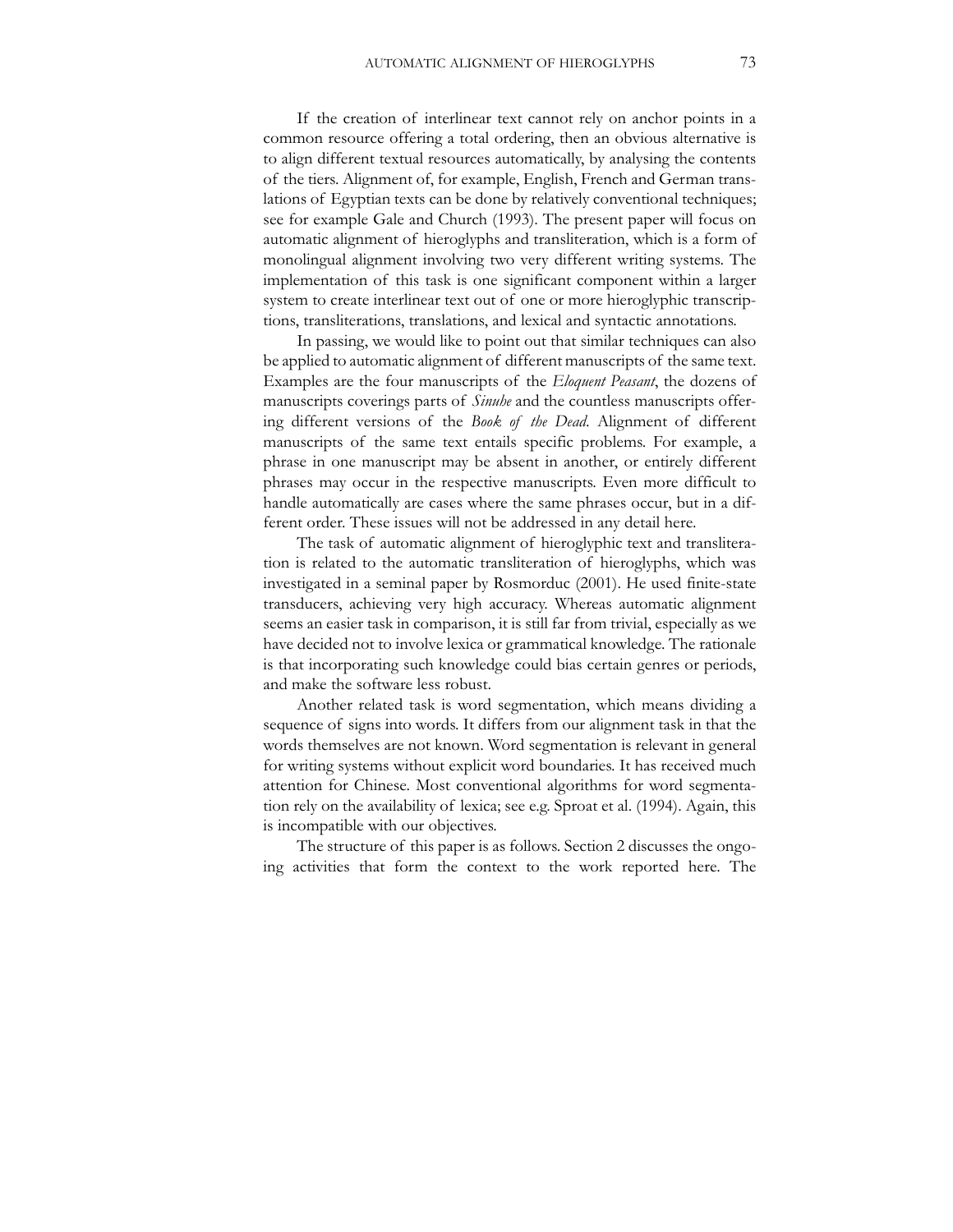orthographic model underlying the automatic alignment is discussed in Section 3 and initial experiments are discussed in Section 4. Section 5 outlines plans for further work.

#### **2. CONTEXT**

#### **2.1 an XML format for alignment**

The XML format AELalign allows encoding of:

- hieroglyphs,
- transliteration,
- translation, and
- lexical annotation.

For one manuscript, there may be several hieroglyphic transcriptions, several transliterations, etc., and these may be distributed over different files. Moreover, several manuscripts for the same text may be included. Constraints on alignment can be explicitly indicated by line numbers in the manuscripts, or by additional anchor points relating one tier to another. For more details, see Nederhof (2002a).

A first trial of its use involved a joint effort over the World Wide Web to translate the *Eloquent Peasant* with a group of students. Participants submitted their interpretations of parts of the text by email, in a very simple plain-text format, containing transliterations, translations and comments. This format was automatically converted to AELalign. In a next phase, the given hieroglyphic text, which was also in the AELalign format, was aligned with the respective interpretations to form an interlinear text in HTML, which could be viewed as a web page. This served as a virtual blackboard, allowing joint discussions about different interpretations.

After this successful trial, small adjustments were made to the format, and the viewing software was reimplemented to provide output in PDF and in a Java applet. The implementation in Java provides the most flexibility, allowing a selection of the tiers to be displayed. The amount of text that fits on each line depends on the width of the window, and as soon as the window size is changed, suitable line breaks are determined anew, leading to a new interlinear text.

An excerpt from the PDF output is given in Figure 1. We see that the hieroglyphic text is conveniently divided into parts that are aligned with phrases consisting of transliteration and translation. Until recently, such precise alignment could only be achieved by manually inserting suitable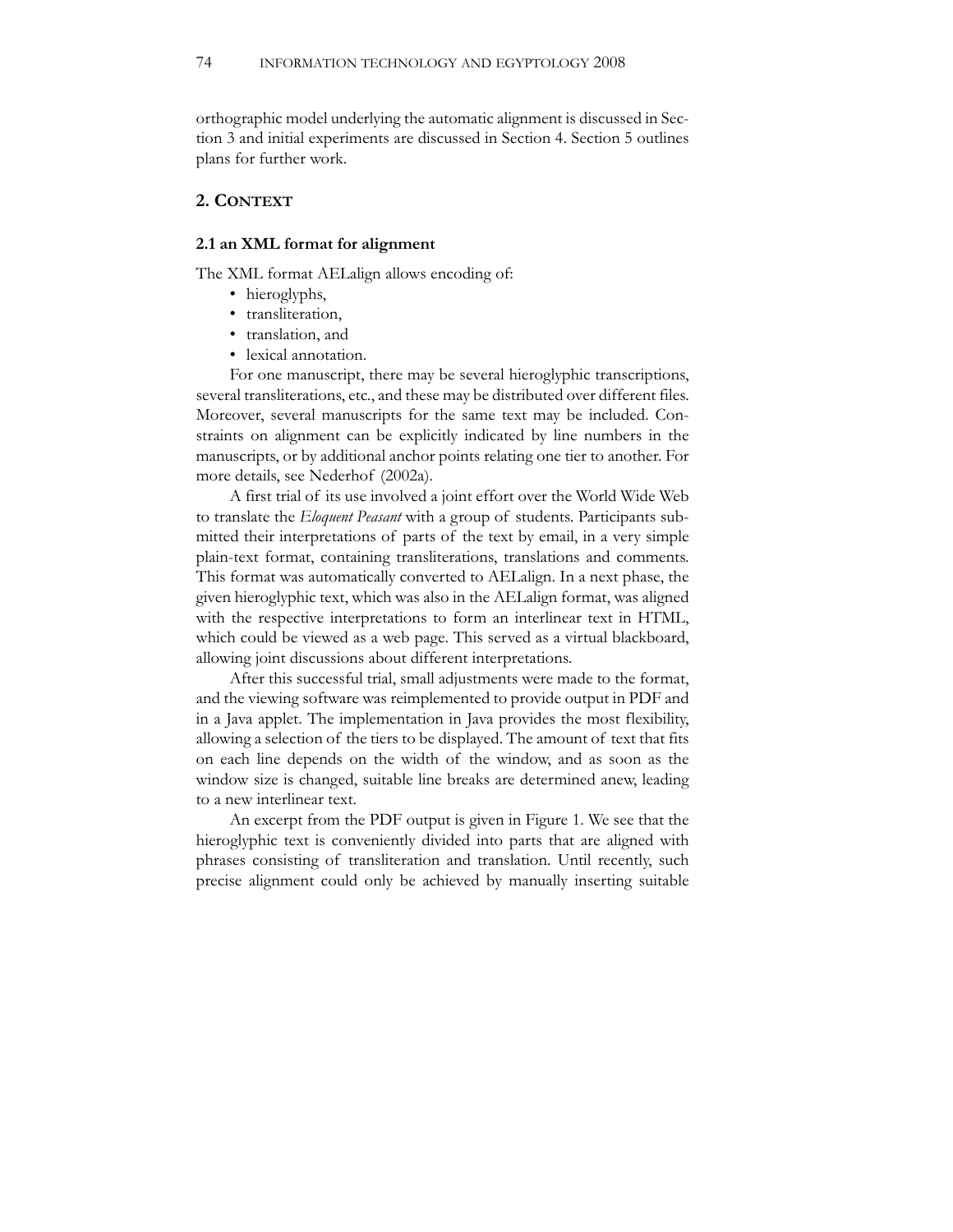

Figure 1: Part of interlinear text showing two versions of the *Eloquent Peasant*

anchor points. From Section 3 onward, it will be explained how precise alignment can be done automatically.

#### **2.2 HIEROGLYPHIC ENCODING**

The hieroglyphic encoding we use is called the Revised Encoding Scheme (RES), and represents a significant departure from the *Manuel de Codage* (MdC) from Buurman et al. (1988). The main shortcomings of MdC encoding of hieroglyphs are:

- There is no precisely defined standard independent from any software tool.
- The syntax is chaotic and common interpretations of the official documents seem to entail ambiguities.
- The operators are not nearly expressive enough to represent a fair portion of the relative positioning of signs one finds on good monumental inscriptions.
- The Manual de Codage seems to be the product of feature creep by having it dictate not only the encoding of hieroglyphs themselves but also the layout of a document that contains hieroglyphs, as well as rudimentary grammatical annotations.

A few key properties of RES are:

• The syntax is very simple, and the meaning is rigorously defined. Given a string of characters, it can be decided with certainty whether it is or is not a valid fragment of hieroglyphic encoding, and if so, its visualisation is fully prescribed, with the font and a small number of other parameters as free variables.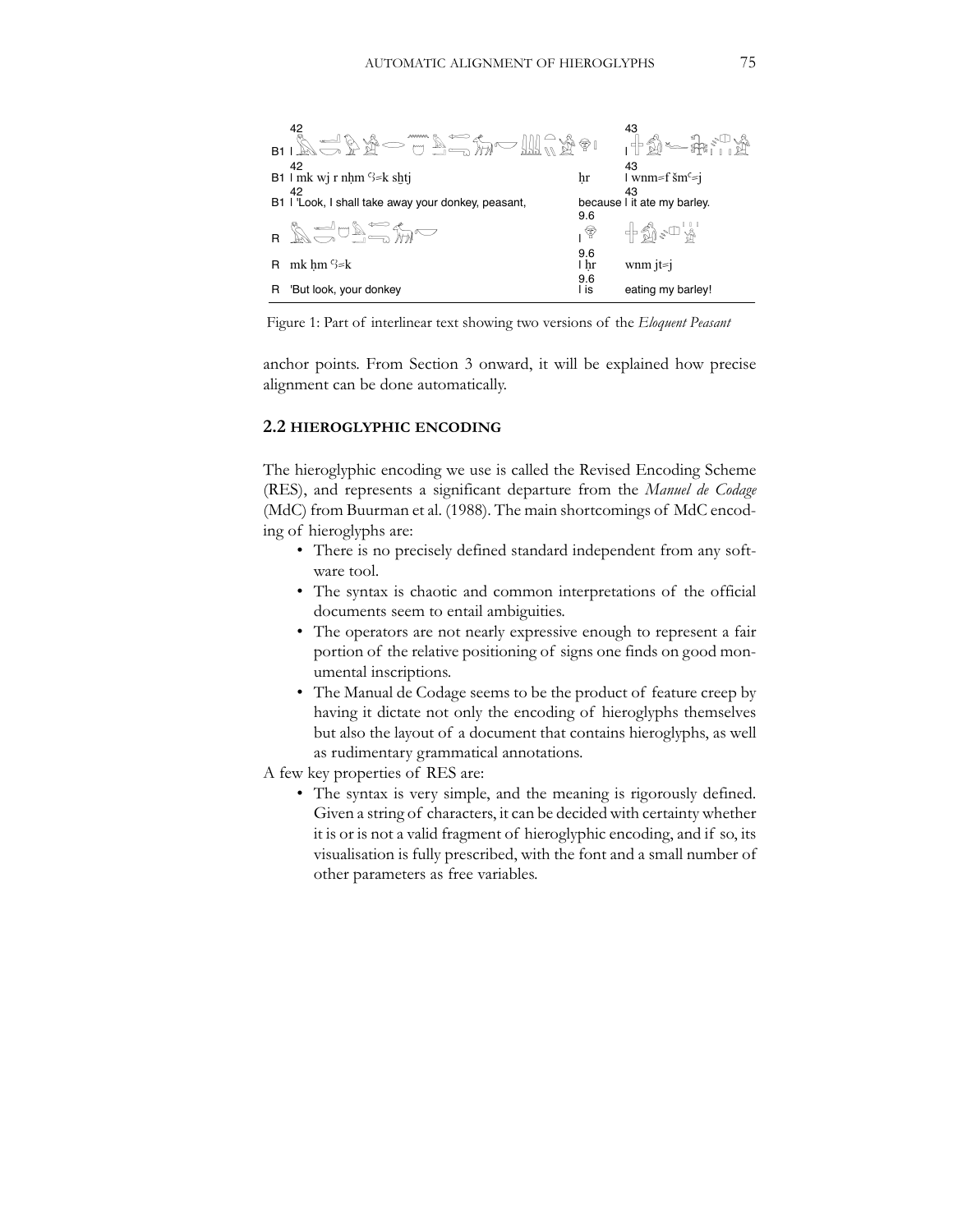- In place of absolute positioning, introduced by some dialects of MdC to make up for shortcomings in its expressivity, a number of operations are available in RES that allow the composition of signs to be described as one sees them, and a suitable appearance can be automatically computed on the basis of a given font. This means that the validity of an encoding can survive a change of font.
- RES basically only involves hieroglyphs and not other types of text. The only exceptions are footnote markers next to hieroglyphs (whose exact positions are determined automatically), and brackets for philological purposes.

An example of the enhanced expressive power is:

# **insert[te](G39,N5)**  ~%

The meaning of this use of the 'insert' operation is that **N5** ('sun') is placed in the empty right-upper corner of **G39** ('pintail'). In particular, **N5** is scaled down as much as necessary to leave a default distance between the two signs. (This distance can be adjusted if desired. With distance 0, the two signs are touching.) The reason the validity of this construction may survive a change of font is that the positioning and scaling depend on the sizes and shapes of the individual signs. For example, in a font where the right-upper corner of **G39** leaves less empty space, the occurrence of **N5** would be scaled down more. (It should be pointed out that a similar construction exists in PLOTTEXT, developed by Stief (1985).)

This should be contrasted with the corresponding notation in most dialects of MdC, using an ampersand. The above example would be written **G39&N5**. This construction is called a 'ligature' or 'special group'. Both terms are misleading, because the individual signs are not joined together as in traditional ligatures, and there is nothing special about such groups, considering they are quite common in any hieroglyphic text.

The meaning of the so-called ligatures, in terms of the relative positioning and scaling of signs, is fixed in the font or in the software. Either way, no standardisation is achieved by the notation itself, and different tools could assign different meanings to ligatures. Attempts to exhaustively list all ligatures and prescribe standardised meanings are futile, as any newly found long text will very likely contain ligatures not included in any fixed list. A case in point is the EGPZ sign list, which contains no less than 400 ligatures.<sup>1</sup> While investigating an MdC encoding of Papyrus Westcar, which is

<sup>1</sup> Version 1.0, November 2007, at http://www.egpz.com/resources/egpz.htm.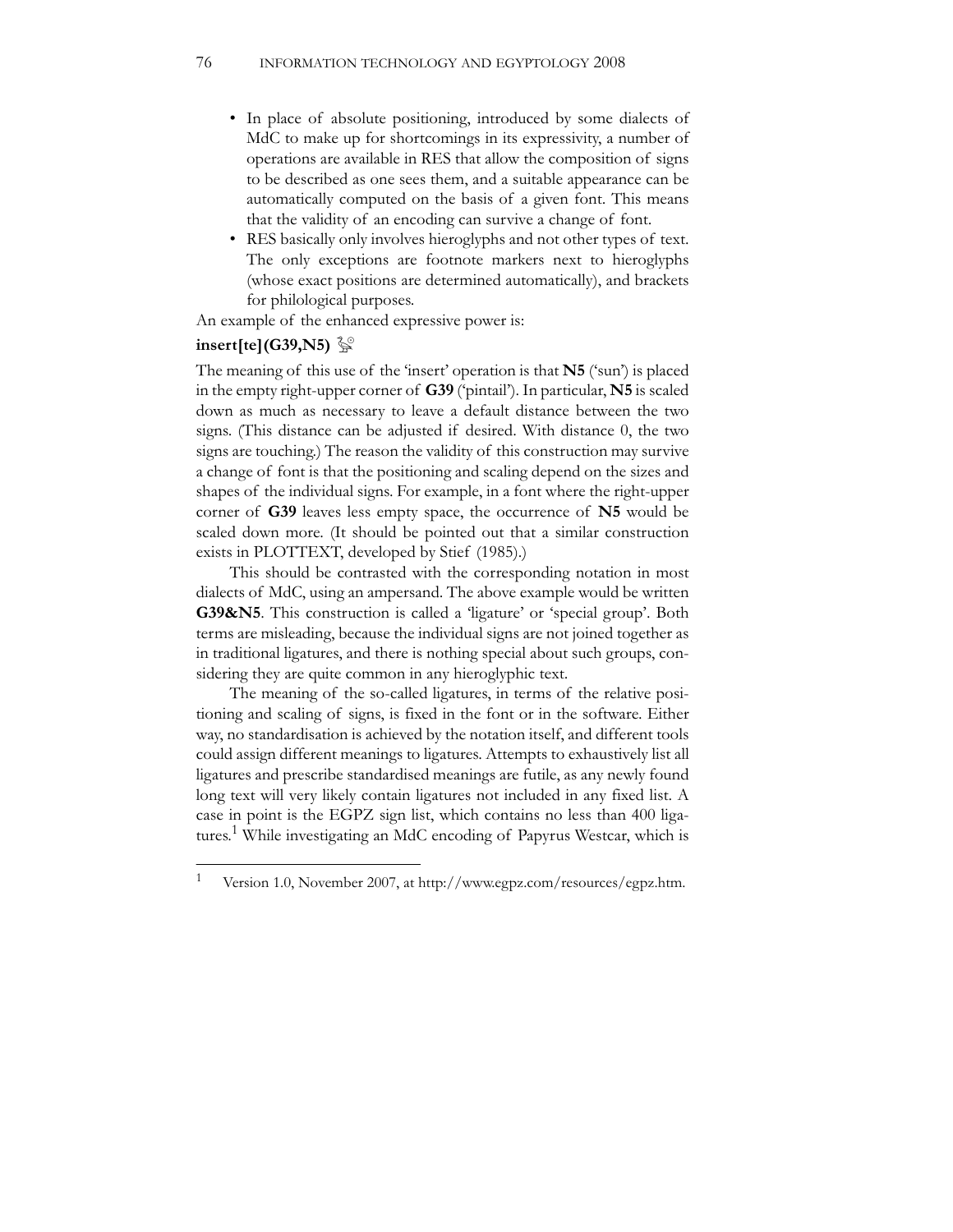one of the most popular Middle Egyptian texts, we found two ligatures that were absent from the EGPZ list.

Our comments carry over to superimposition of signs. Instead of requiring a proliferation of combined signs as separate code points as in the case of most MdC dialects, RES offers the 'stack' operation, as for example in: **stack[on](V28,I9)** 

The introduction of RES by Nederhof (2002b) has not been well received by the Egyptological community. The main objections raised by members of the audience, and by others before and after the meeting, were:

- 1. The MdC is generally accepted as the standard, and too many existing encoded texts would become obsolete if RES were adopted.
- 2. The goal of preserving the validity of an encoding across different fonts, which is one of the strengths of RES, is irrelevant because Egyptologists typically throw away an encoding once they have published a text. In other words, the electronic encoding is no more than an intermediate form towards a final product on paper.
- 3. RES is too verbose. Instead of **C2\** as in MdC, one must write **C2[mirror]**.
- 4. The uniform syntax of RES is irrelevant, as typical users only approach hieroglyphic encoding via a graphical interface.
- 5. RES is not an XML format.
- 6. Even the precise placement of signs relative to each other as allowed by RES would not suffice for palaeographic purposes.
- 7. The rendering of, for example, the 'insert' operation is too expensive and too complicated for some applications.

The first objection is in conflict with the second, and at least one of them must be invalid. The same holds for the third objection versus the fourth and the fifth objections. Apart from this, each of the above allows a number of counter-arguments.

The first objection can be rejected by pointing out that MdC is not a standard. Various tools exist today that each implement one possible interpretation of part of the features from Buurman et al. (1988), and these interpretations vary widely. All of these tools further extend MdC by new features, to make up for shortcomings in its expressivity. However, as different tools add different such features, encoded texts created with one tool become obsolete as soon as that tool becomes obsolete, and exchanging encodings across different tools is problematic.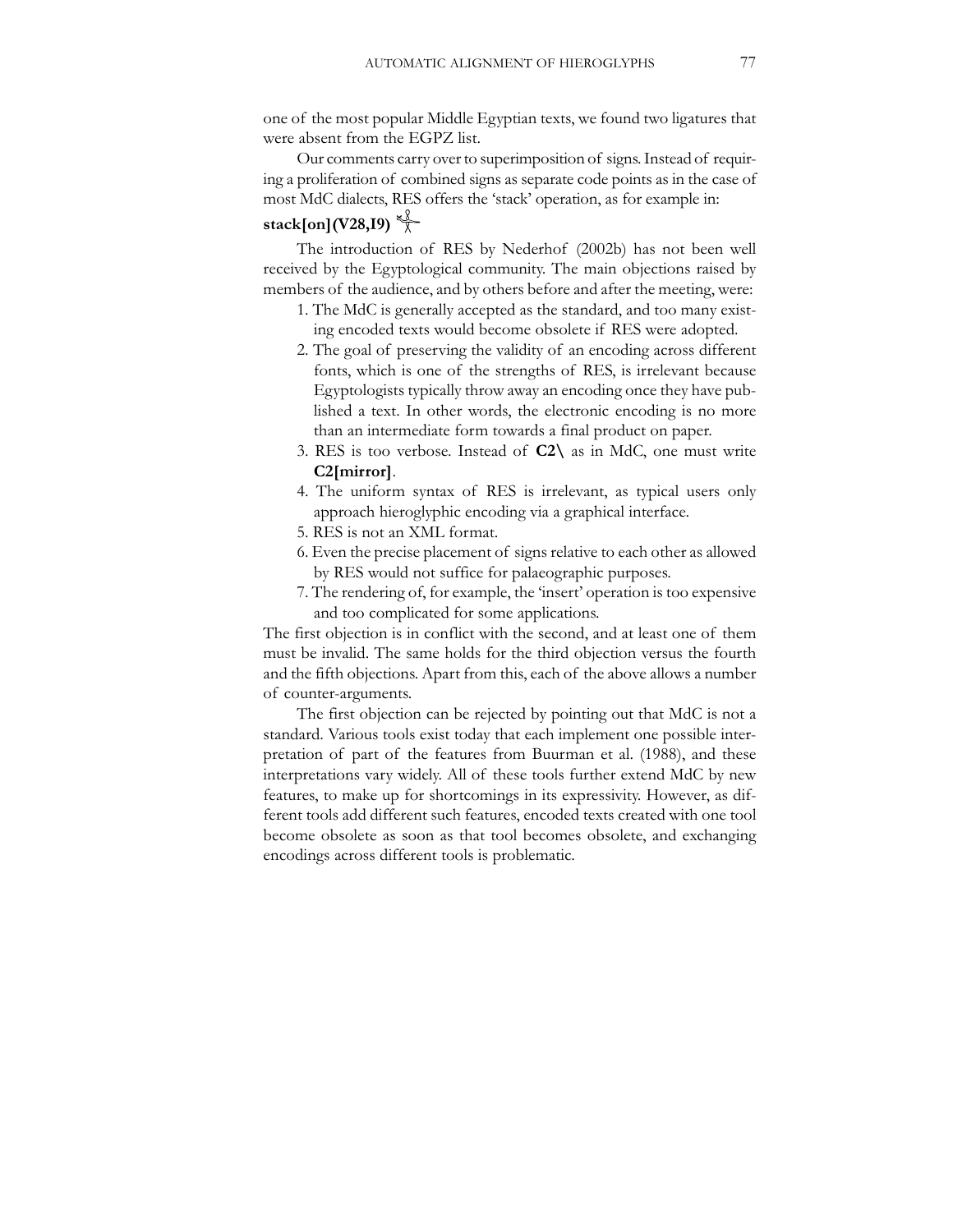To be able to benefit from existing texts encoded in MdC, we have implemented a tool to automatically convert various MdC dialects to RES. As very different principles underlie MdC and RES, respectively, manual post-processing is regrettably required in most cases.

As to the second objection, the reason why encodings of hieroglyphs are considered to be ephemeral may be just because the grave inadequacies of available formats such as MdC have so far hindered the development of any large electronic corpora of hieroglyphic texts. Considering the corpora available in other areas of philology, including those involving non-alphabetic writing systems, such as Akkadian and Sumerian, it is unclear why the particular qualities of Ancient Egyptian would preclude the creation of similar corpora in Egyptology, to be freely shared among different scholars.

The syntax of RES is more verbose than that of MdC, in the sense of requiring more characters to describe the same thing, but this helps to make the constructions more self-explanatory, and the main objective was to cast the enhanced expressive power into a uniform syntax. The simplicity of the syntax of RES may not be appreciated by end-users as much as by developers of hieroglyph-processing tools, which counters the fourth objection above.2 As to the fifth objection, an XML version of RES will be created as soon as an immediate need for it arises, which has not been the case since RES was introduced.

The sixth objection is based on a misunderstanding of what RES wants to achieve. The purpose of an electronic encoding is to offer a visual appearance somewhere between a purely linear sequence of hieroglyphs on the one hand, which would be utterly unacceptable to any scholar, and a facsimile of the original manuscript on the other, which would be impractical in applications involving e.g. interlinear text. RES does not have the pretences to replace facsimiles, but it does move further away from an unacceptably rigid and unrealistic partition of the text surface into perfect squares as MdC would have it.

Furthermore, it cannot be denied that developers and users of MdC software in the past have felt a strong need for more accurate scaling and positioning of signs. In fact, after the introduction of RES, some MdC tools have adopted some of its features and added them to their dialects of MdC.

<sup>&</sup>lt;sup>2</sup> One striking observation illustrating the relative complexity of MdC notation is the following. The specification of the tokeniser for MdC in Serge Rosmorduc's JSesh is 188 lines long, against 34 lines for RES in our Java implementation.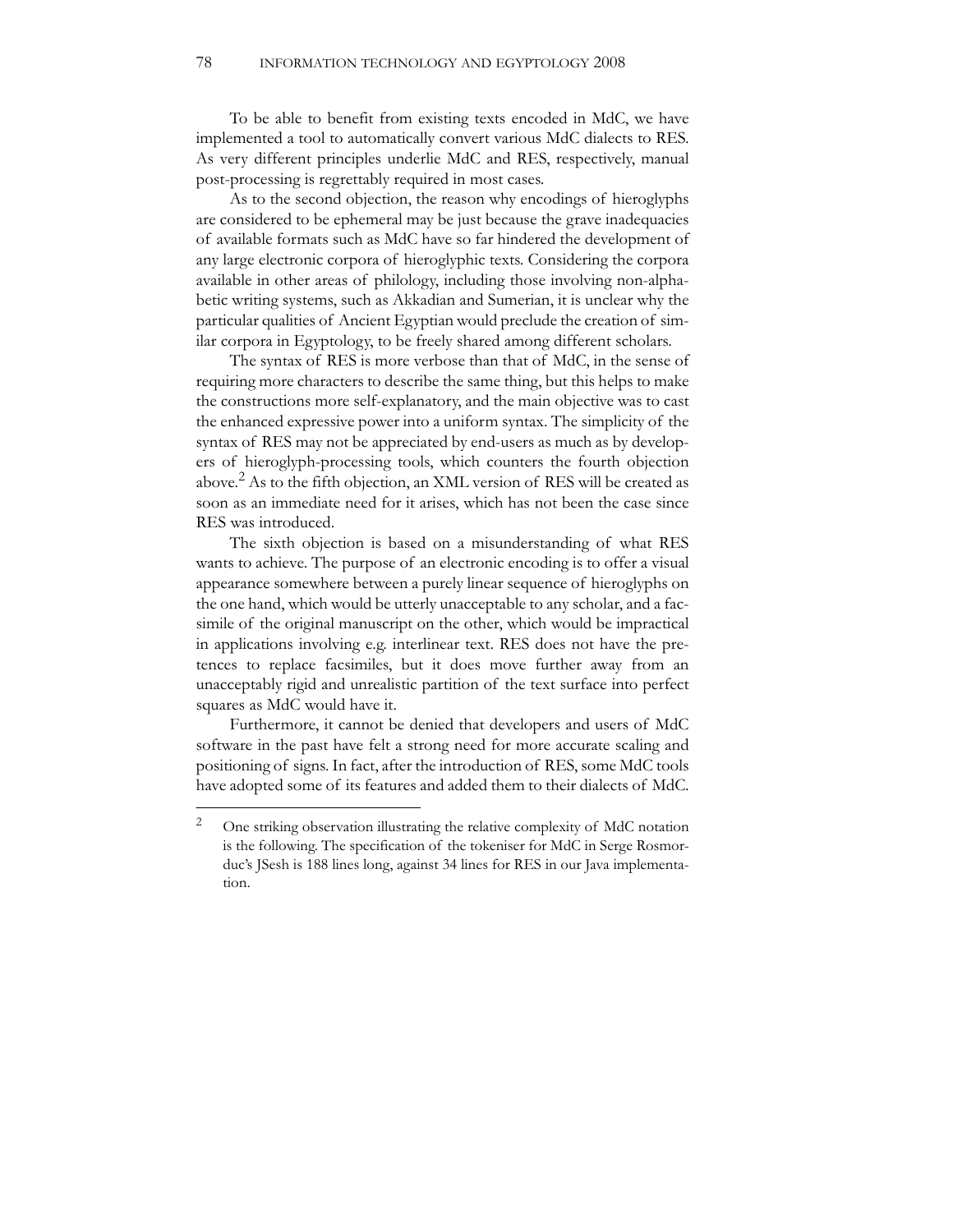Regrettably, this exacerbates some of the other problems of MdC, such as lack of standardisation and the chaotic syntax.

In response to the seventh objection above, we have introduced RESlite, in which signs receive absolute values for their positioning and scaling. In applications where the font is fixed, RES and RESlite offer the exact same visual appearance, and both allow a fragment of hieroglyphic text to be divided into smaller fragments, e.g. to allow line breaks where hieroglyphs are part of running text. In practice, RES is the format most suitable for exchange between groups of scholars, whereas RESlite can be used internally in systems to allow quick rendering using very simple software, following one-off automatic conversion from RES to RESlite.

As far as automatic alignment is concerned, the choice of RES as opposed to MdC for the hieroglyphic encoding is not essential, because the implementation as yet ignores relative positioning of signs beyond a purely linear order. Nevertheless, RES is preferable for this task, due to its emphasis on standardisation and avoidance of ad hoc signs and ligatures. Moreover, RES is ideal for interlinear text, allowing automatic line breaks and padding, and explicitly providing for applications to enforce a horizontal left-to-right text direction irrespective of the encoded directionality.

#### **3. MODEL**

Experienced Egyptologists would have little difficulty in correctly aligning hieroglyphs with corresponding transliteration. As with any other problem in the realm of artificial intelligence however, it is not so easy to capture expert knowledge in a formal representation allowing the same task to be done reliably by mechanical means.

Whereas alignment seems straightforward in the case of idealised input, many problems arise in practice. For example, some occurrences of signs may have a non-standard reading not listed in any grammar or dictionary. Further, there may be errors, made by the modern scholar in the hieroglyphic encoding or in the transliteration, or errors by the ancient scribe not reflected in the transliteration. An alignment algorithm should therefore be designed to avoid a complete failure of the task when confronted with input that is less than ideal. In particular, upon encountering problematic writings, local errors may be unavoidable, but these should not spread to cause incorrect alignments for larger parts of a text.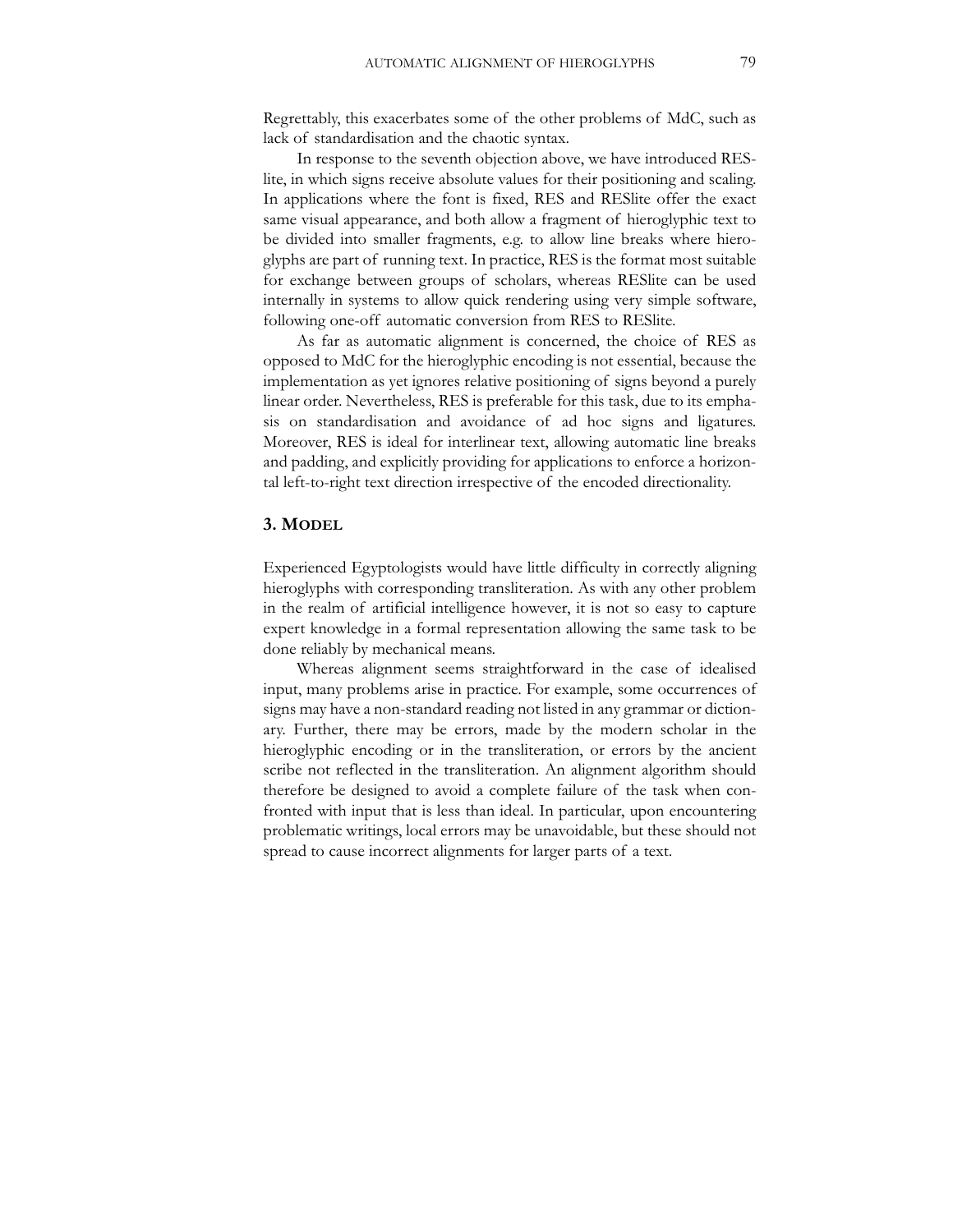The ability of software to give reasonable output even when the input suffers from a limited number of inadequacies is known as *robustness*. In general, the more complicated an algorithm is, the more difficult it is to achieve robustness. We have therefore started our investigations by choosing a very simple 'orthographic' model of how hieroglyphic signs are combined to write words, in terms of their transliteration. This model assumes only two classes of signs, namely phonograms and determinatives. Ideograms will be treated as phonograms with the special property that they can only match against the start of a word. For example, sign **D56** ('leg') will be treated as a phonogram *rd* that can only match against the first two consonants of a word (or more precisely, of a morpheme; see further below).

We will refer to a mapping from signs to collections of possible readings as an 'annotated sign list'. In some cases, the mapping is from a *sequence* of signs to one or more readings; for example, three consecutive occurrences of **N35** ('ripple of water') may together have a reading as phonogram *mw*.

In the experiments, reported in Section 4, we have extracted our annotated sign list from the 'Zeichenliste' of Hannig (1995). It is relatively straightforward to map this list to a data structure that is machine readable. As we wanted to make the experiments reproducible and eliminate subjective decisions as much as possible, Hannig's list seemed preferable to the one from Gardiner (1957), which would have left much more room for interpretation.

It should be noted that Hannig's sign list is less complete than Gardiner's. In particular, many uncommon readings of signs are absent. This does not hinder our experiments however, and in fact, the existence of gaps in the sign list helps us to measure the robustness of the algorithm, in the light of the awareness that no sign list will ever cover all readings of all occurrences of signs in unseen texts.

With a fixed annotated sign list, the actual input to the alignment algorithm consists of a sequence of hieroglyphic signs and a sequence of words in transliteration. The order of the signs is roughly as they occur in the hieroglyphic encoding in RES. An exception is made however for the 'insert' operation, where the order depends on whether the inserted sign is placed before or after the main sign.

The alignment algorithm to be described below reads the hieroglyphic text from beginning to end, maintaining *positions*, which represent the boundaries between pairs of consecutive hieroglyphs, plus the position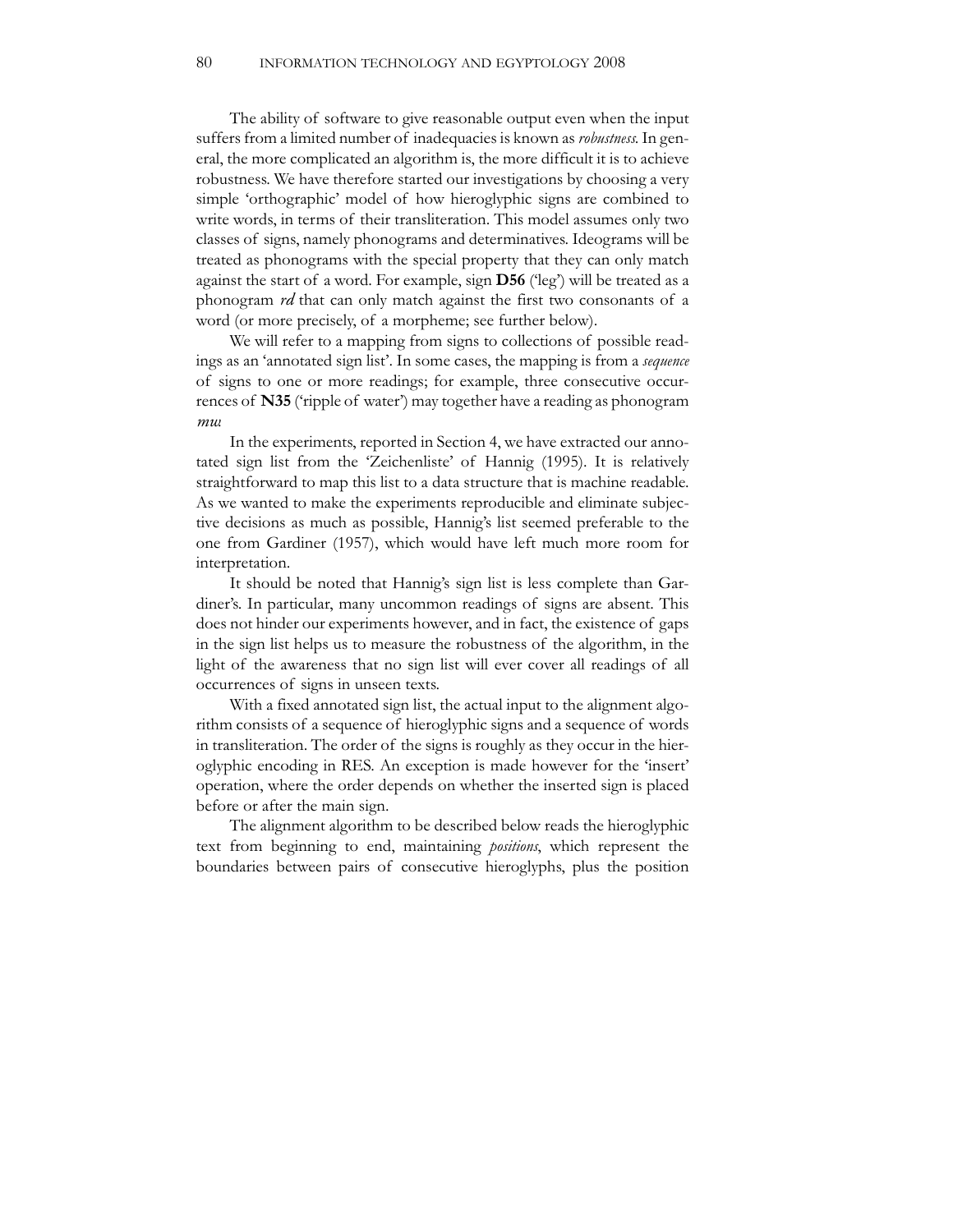

Figure 2: Edges between positions indicate possible readings of signs or sequences of signs. For example, sign **R8** ('cloth wound on a pole') can be read as phonogram *ntr*. The second occurrence in sequence can alternatively be read as the dual ending *wj*, and the second and third occurrences can together be read as the plural ending  $w$ . Hence a path from position 0 to position 3 exists with the edges  $n\mathbf{r}$  and *w*, respectively, which can be matched against a word  $n\pi w$ . (To simplify the figure, other readings, such as the feminine dual and plural endings, were omitted.)

before the first hieroglyph and the position after the last hieroglyph. Positions are connected by edges labelled by the possible meanings of the hieroglyphs between those positions, as determined by the annotated sign list. A meaning is either a string of consonants for a reading as phonogram (or ideogram, as explained before), or it is simply the information that a sign can serve as determinative.

Special treatment is needed for numbers and for dual and plural. For a sequence of numerals between two positions, an edge is added between those positions, labelled by the corresponding number in decimal notation, as it might occur in the transliteration. For two consecutive occurrences of the same sign, edges are added labelled by phonograms *wj* and *tj* with the extra constraint that they can only match the final two consonants of a word. Something similar holds for plural, in the case of three occurrences of the same sign, as exemplified in Figure 2.

The words of the transliteration are simply defined as strings separated by white space, consisting of consonants and punctuation signs (i.e. '*.*', '*-*', or '*=*'). No attempt was made to do automatic morphological analysis beyond the explicit punctuation signs. For example, the feminine ending *t* is treated like any other consonant, as our transliteration conventions, which follow Hannig (1995), do not mark the boundaries between stems and feminine or plural endings.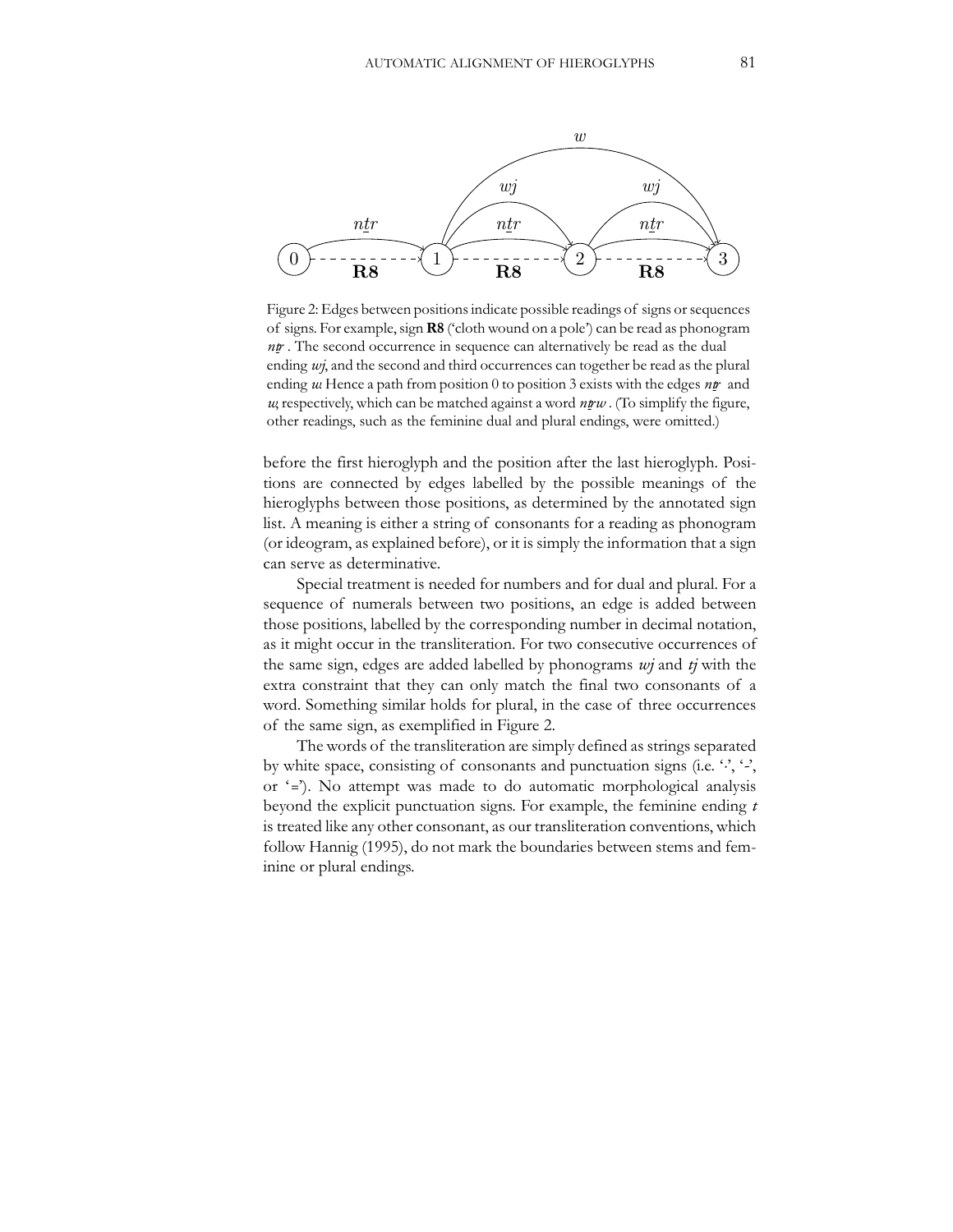The morphemes that are separated by punctuation signs are treated as individual entities however where it concerns our model of orthography. The basic assumption is that a morpheme is written as a sequence of phonograms, together covering all consonants in the transliteration, from left to right, followed by a sequence of zero or more determinatives. By 'left to right' we mean that the first consonant covered by a phonogram should not follow any consonants that have not yet been covered by previous phonograms.

In order to achieve robustness, orthographic analyses are allowed that violate the above basic assumption, at the cost of a 'penalty', the height of which depends on the seriousness of the violation, based on our intuitions about hieroglyphic writing. For example, a phonogram which follows rather than precedes a determinative incurs a penalty of 8. If a semi-vowel (*j* or  $w$ ) in the transliteration is not covered by any phonogram, this incurs a penalty of 2, while this penalty is 5 for other consonants. A hieroglyphic sign that is ignored altogether incurs a penalty of 20.

The task is now to automatically determine how consecutive hieroglyphic signs corresponding to words in the transliteration. This is realised by going through the hieroglyphic signs from beginning to end, jumping from position to position following the edges, while at the same time going through the words from the transliteration from beginning to end. The labels of the edges are matched against words from the transliteration, which may incur penalties as outlined above.

One difficulty is however that the correct alignment of hieroglyphs and transliteration is not known in advance, and at each moment, it may be decided to terminate the recognition of the current word of the transliteration and move to the next. Our approach is to pursue all possibilities in parallel, and in the end the solution is returned that minimises the sum of the incurred penalties.

More precisely, we define a *configuration* as a triple consisting of the following three components:

- 1. A position in the sequence of hieroglyphic signs, as explained before.
- 2. Precisely one of the following:
- A position in the sequence of words. Positions are defined much as in the case of hieroglyphs. Each represents the boundary between a pair of consecutive words, and there is one position before the first word and one position after the last word.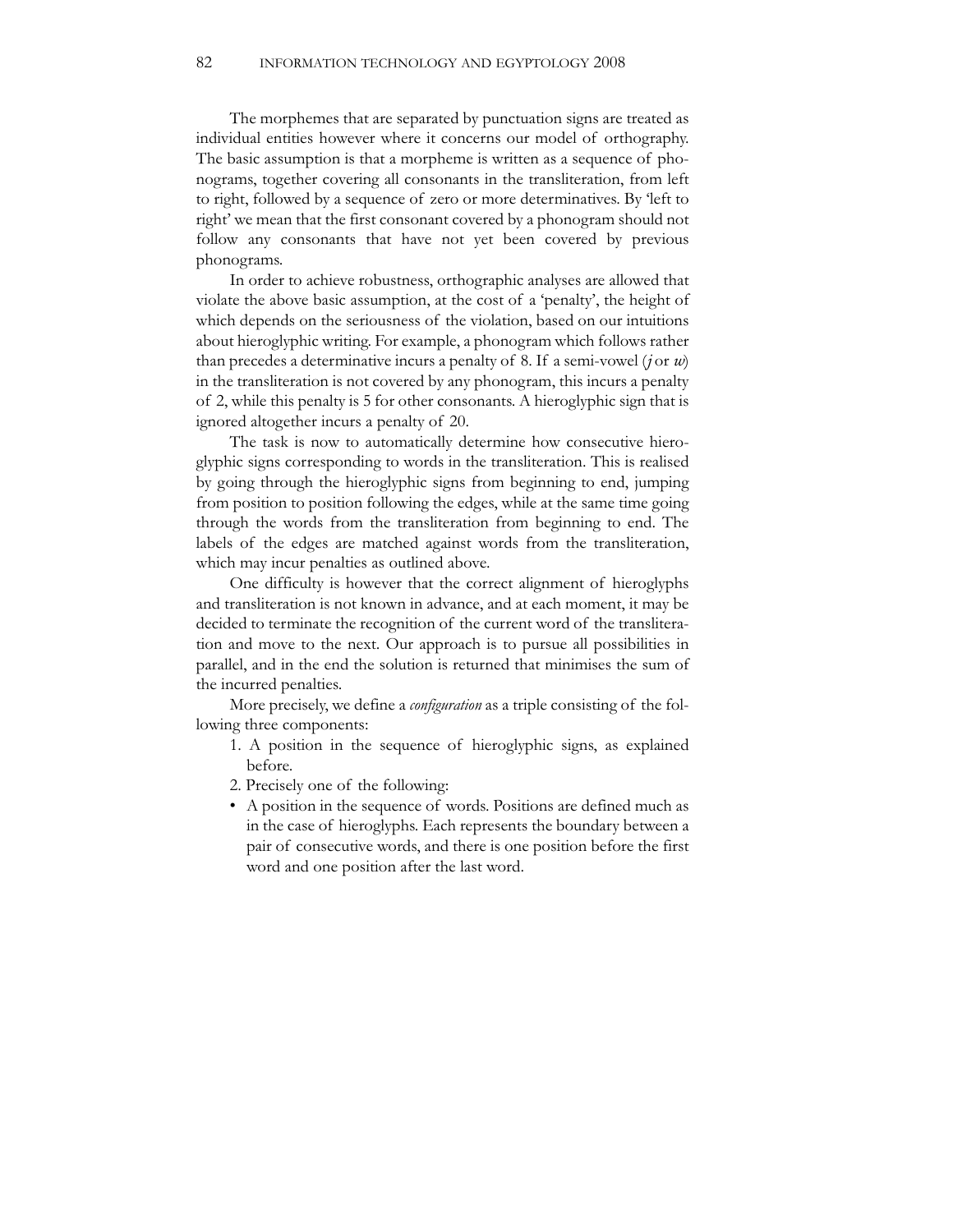- An occurrence of a word in the transliteration, together with an indication which of the consonants have been covered by phonograms encountered earlier.
- 3. The sum of penalties so far.

At the beginning of the alignment algorithm, we have one configuration, with penalty 0, pointing to the beginning of the hieroglyphic text and to the beginning of the transliteration. We call this the *initial* configuration. New configurations are derived from existing ones by different steps. The main steps are:

- The recognition of one word is finalised, moving to the position between the current word and the next.
- From a position between two words, the recognition of the next word is initiated.
- We follow an edge between two hieroglyphs, moving to a next position. In the case of a phonogram, the corresponding consonants in the current word are marked as having been covered.
- We ignore an hieroglyphic sign, moving to the next position.

We say a configuration is *final* if it simultaneously points to the end of the hieroglyphic text and to the end of the transliteration. Of all final configurations, the one is taken that has the smallest penalty. By tracing back how the final configuration originated, one indirectly obtains a preferred matching of sequences of hieroglyphs against words in the transliteration.

The algorithm applies two tricks that allow the task to be done within a few seconds, even for long texts. First, where two competing configurations are identical except for their penalties, the one with the highest penalty is discarded. This can be easily justified, as the configuration with the higher penalty will certainly not be part of the optimal solution when we reach a final configuration. This trick falls within a range of techniques that are known as 'dynamic programming'.

Secondly, for each position within the hieroglyphic text, we only consider the configurations with the *N* lowest penalties among all configurations associated with that position. Here *N* is a low number, for example 40. This technique is known as 'beam search'. The rationale is that partial solutions that seems less promising than many competing partial solutions will likely not be part of the optimal solution in the end. Although beam search is very effective in truncating useless computations, there is a risk that the optimal solution itself is truncated. To reduce this risk, *N* should be chosen sufficiently high.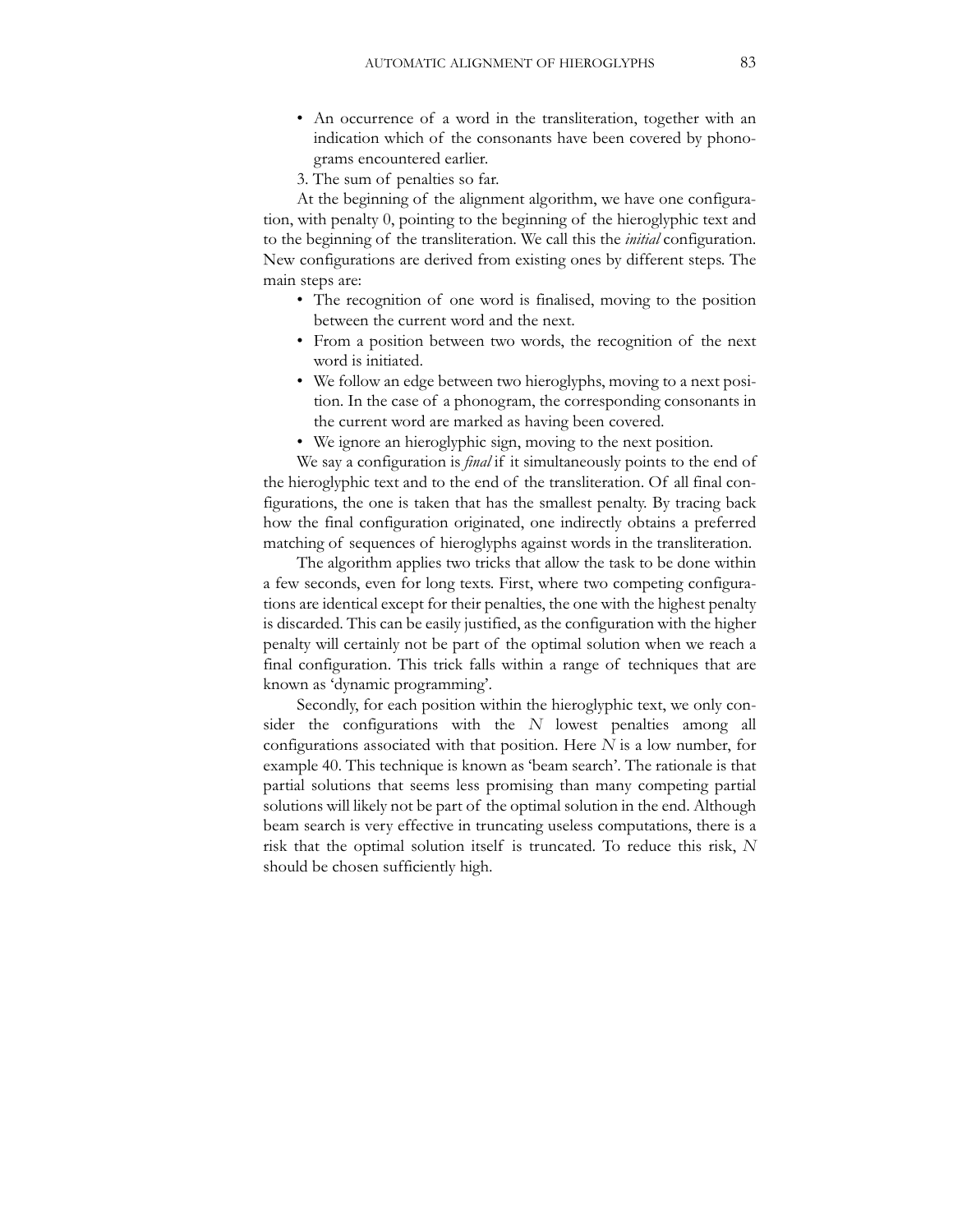Figure 3 shows an example of some configurations that match three consecutive hieroglyphic signs against an occurrence of word *hprt*, starting from a configuration that points to position 41 just before the corresponding hieroglyphs and to position 82 just before the word, with an overall penalty of 10, which is the sum of the penalties incurred earlier. From this configuration, another is derived that points to the word *bprt* between positions 82 and 83, and position 41 as before. This configuration contains information about which consonants have already been covered by phonograms. In the figure this is indicated as a hyphen ('not yet covered') or an asterisk ('covered'). At the beginning we have only hyphens. After **L1** is interpreted as phonogram *lppr*, a new configuration is obtained, pointing to position 42 and to the word *hprt* between positions 82 and 83 as before, now with three asterisks for the three covered consonants. From here, one may process **D21** as phonogram *r* and **X1** as phonogram *t*, and then finish recognition of the word, leading to the configuration with overall penalty 10 as before, pointing to positions 44 and 83.

Alternatively, the recognition of the word may be terminated just before **D21** is processed, and then the total penalty increases by 5 for the *t* in *hprt* that is not accounted for. The resulting configuration has overall penalty 15, and points to positions 42 and 83. More penalties seem unavoidable after that, as **D21** and **X1** may need to be skipped in order to process following words in the transliteration, and each skipped hieroglyph carries a penalty of 20. Note that the higher the overall penalty becomes, the more likely it is that the configurations will eventually be discarded in favour of competing configurations with lower penalties.

A feature was built in to deal with simple cases of honorific transposition, involving a single sign **R8** ('cloth wound on a pole'), **N5** ('sun') or **M23** ('*swt*-plant') to be moved across one or more words of the transliteration. This is realised by allowing such a sign to be skipped and stored in a 'buffer' in a configuration, to be retrieved from a later configuration derived from it. No additional mechanism was needed to deal with transposition for honorific or aesthetic purposes within single words, as the basic orthographic model is already fairly permissive with regard to the order of signs within words (although this by itself causes some errors, as we will see in the next section).

Honorific transposition in general may involve a god's name written with several signs. It is not clear how to deal with this without slowing down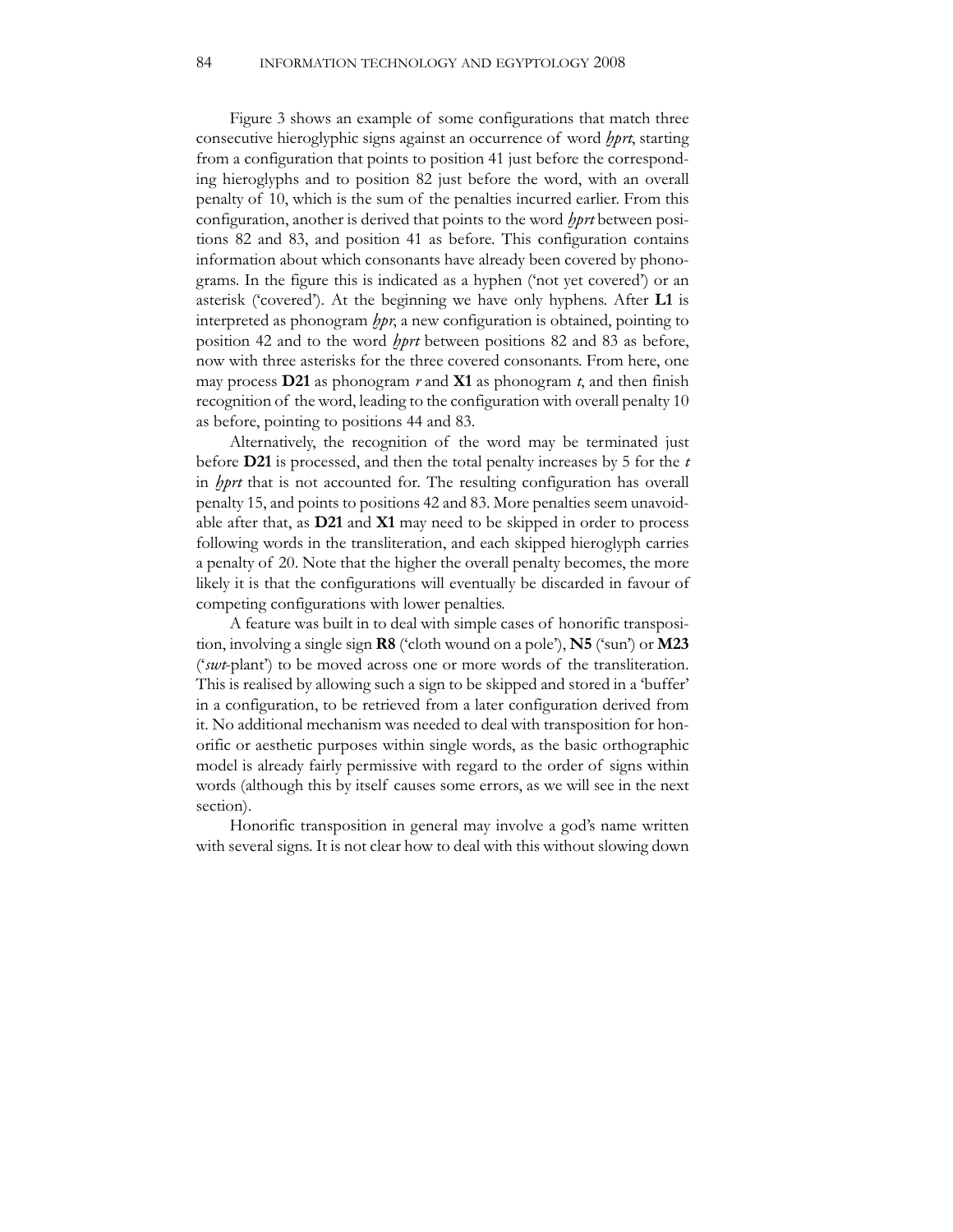

Figure 3: The circles at the top represent positions within the hieroglyphic text, those at the bottom represent positions within the transliteration. The rectangles are configurations, each containing the sum of penalties so far and a pointer to a position in the hieroglyphs. Each of the small rectangles also points to a position between two words in the transliteration. The large rectangles each point to an actual word in the transliteration, while indicating which of the consonants have been covered by phonograms so far. The dotted arrows indicate how one configuration is derived from another. By following such arrows backwards, one can find out how the final configuration with the lowest penalty was obtained from the initial configuration, through a list of steps that identifies the preferred alignment between hieroglyphs and transliteration. (Only those configurations are depicted here that are relevant to the discussion in the running text.)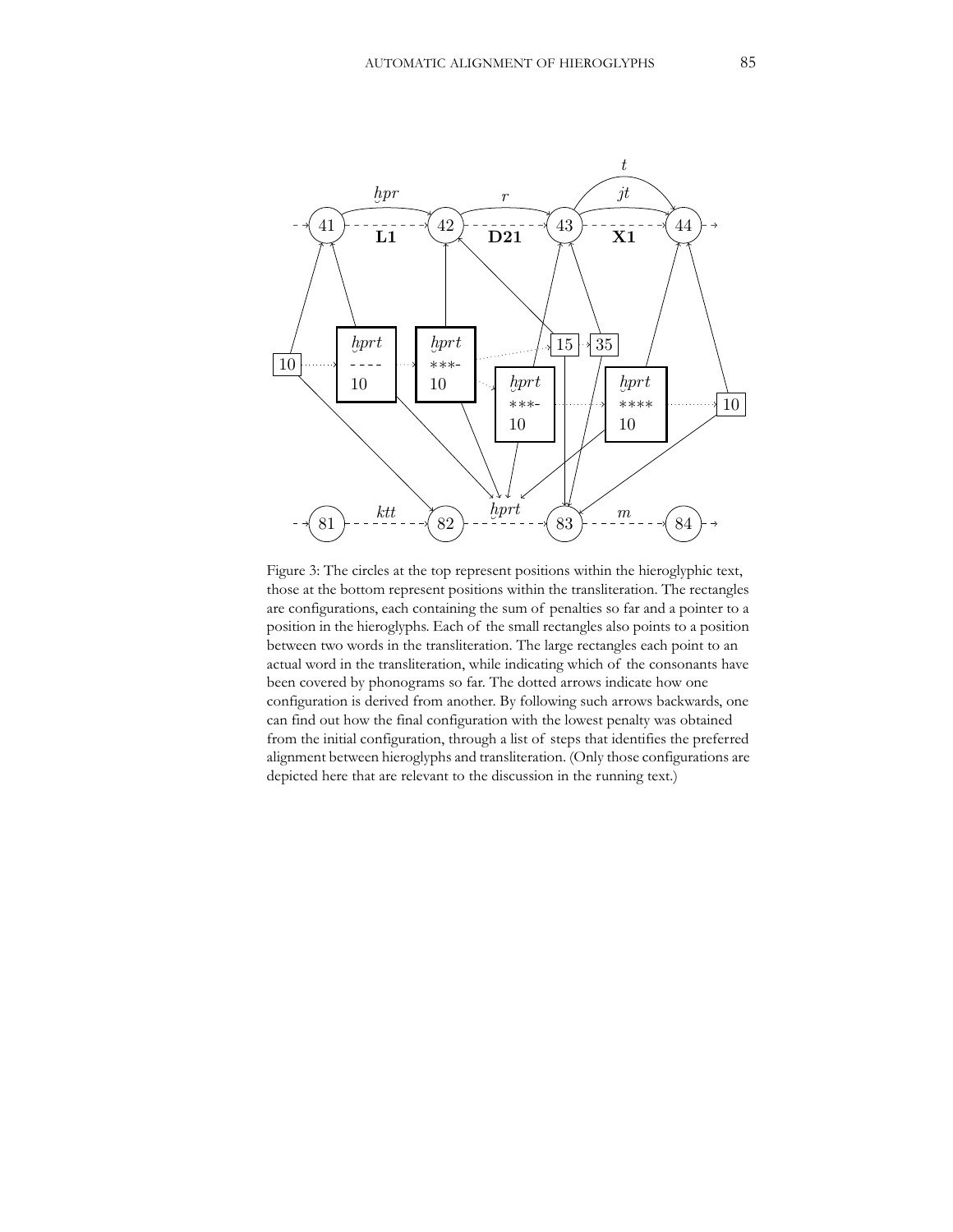the alignment algorithm considerably, and therefore we have not attempted to solve the general case in the current implementation.

#### **4. EXPERIMENTS**

The first text that was considered is the *Shipwrecked Sailor*. It was found to be very suitable for experimentation with different variants of the alignment algorithm, as it may be the least complicated of all the longer Middle Egyptian texts, having only minor lacunas and few problematic readings.

The annotated sign list was not changed after we started our experiments, but changes were made to the software at this stage. This means that the error rates cannot be taken as typical for unseen texts of the same level of difficulty, let alone unseen texts of higher levels of difficulty due to, for example, unusual writings of words.

We produced a hieroglyphic encoding of the text, and a transliteration that closely follows the conventions of Hannig (1995), the same dictionary from which the annotated sign list was extracted. By these conventions, the text is 1014 words long. A compound word consisting of two parts connected by a hyphen was counted as one word. Also suffix pronouns were not counted separately.

In a first phase, we segmented the hieroglyphic encoding manually, marking the first sign of the writing of each word. A simple graphical user interface was developed to help this process, allowing signs to be marked by mouse clicks, while putting the corresponding word from the transliteration under the position of each marked sign, and showing the next few words from the transliteration.

In a second phase, the automatic alignment was run to find the first sign corresponding to each word. This was compared to the manual alignment, and the graphical user interface then identified the differences by highlighting. Some auxiliary tools were added to provide explanations why certain mismatches between manual and automatic alignment arose. This includes a tracer, showing the steps of the alignment process for a selected part of the text.

Among the 1014 words, only 12 errors were made by the automatic alignment. These can be divided into 8 errors that are due to gaps in the annotated sign list, and only 4 that are due to inadequacies of the orthographic model. Examples of gaps in the sign list are the absence of the reading of **A50** ('man of rank seated on chair') as ideogram for *Spsj,* and the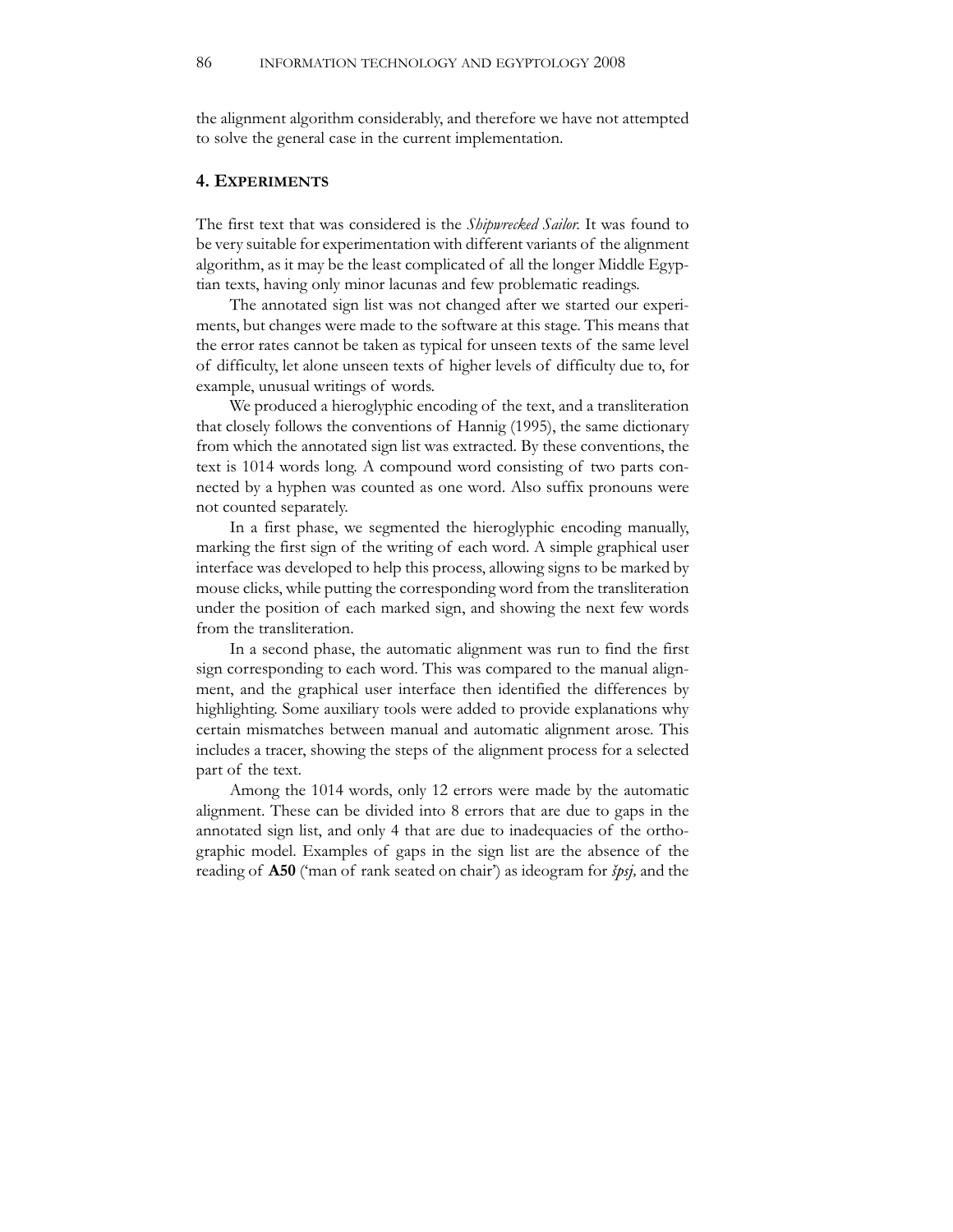absence of the reading of **A12** ('soldier with bow and quiver') as ideogram for *ms<sup>c</sup>*.

The crudeness of the orthographic model accounts for the failure to match **F20** ('tongue of ox') with reading as phonogram *ns* against a subsequence of consonants in the word *nj-sw*. One error occurs in *hprt-n rdjt*, where the second occurrence of  $D21$  ('mouth') is matched to the  $r$  from *xprt.n* rather than the *r* from *rdjt*; the problem here is that the model does not pose enough restrictions on the order of phonograms. In two occurrences of *sntr* ('incense') the honorific transposition of **R8** ('cloth wound on a pole') misleads the model into taking the sign as determinative of the preceding word.

Whereas each of the above errors could clearly be eliminated by an ad hoc patch of the model, it seems likely that every unseen text will raise new problems, and a 100% accuracy is beyond reach. Furthermore, a frequent observation in computational linguistics is that tweaking models to correctly handle specific cases may inadvertently lead to other cases being handled incorrectly. Moreover, increasing coverage, for example, by adding possible readings to the sign list, may well lead to a decrease in accuracy.

On the positive side, for each of the cases discussed above, no trailing errors in subsequent words ensued. This means the algorithm is very robust, in the sense that local errors do not tend to spread to larger parts of the text. Moreover, for purposes of producing interlinear representations, it may not be a cause for great concern to have the start of a word misidentified by a distance of only one or two signs.

In a second experiment we investigated Papyrus Westcar, repeating the above procedures. This was done after all parameters of the model had been fixed. This means that the results can be seen as typical for unseen texts of the same level of difficulty. However, due to the many lacunas, it was often problematic to identify the sign occurrence where we would want the automatic alignment to find the beginning of a word. Mismatches between manual and automatic alignment that arose as a direct result of lacunas have therefore been ignored, leaving 81 errors, among the 2683 words of the transliteration.

Of these errors, 24 are due to gaps in the annotated sign list, and the remaining 57 must be blamed on inadequacies of the orthographic model. Among the latter, the most frequent problem is honorific transposition within a single word, accounting for 33 errors. Of these, 14 occur in the writing of *nsw-bjtj* and 6 in the writing of *sntr*.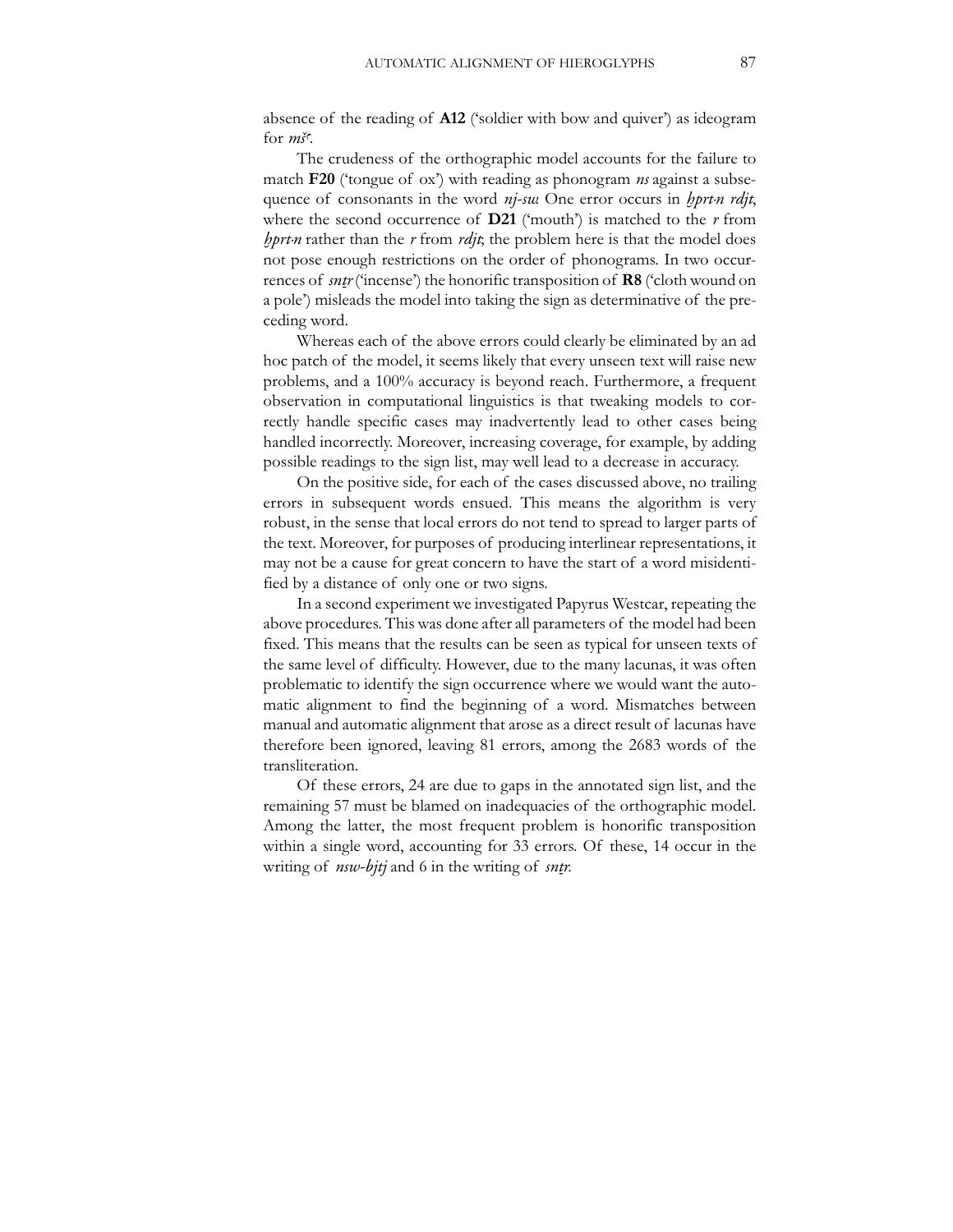The other inadequacies of the orthographic model were found at pairs of consecutive words sharing one or more consonants, accounting for 24 errors. Most notably, in 14 occurrences of *dd-jn ddj* the first occurrence of **R11** ('column imitating a bundle of stacks'), with reading as phonogram *dd*, is incorrectly taken as part of the writing of the first word *dd-jn*, rather than the second word *ddj*, which has two occurrences of **R11**. (See Gardiner (1957, 502) for the reading of two consecutive occurrences of **R11**.)

#### **5. FUTURE WORK**

The above reported preliminary results from work in progress. The orthographic model we have described allows a large spectrum of refinements, and the current project plans to pursue several of them. This includes evaluation on the basis of a wider range of texts.

A first priority will be the creation of a sign list that contains more detailed and accurate annotations on possible readings of signs. Although the recent Unicode proposal (Everson and Richmond, 2007) greatly contributes to the standardisation of signs used in electronic encoding of hieroglyphs, it is regrettable that no accompanying document is currently being planned that summarises and updates the information about the signs collected by Gardiner (1957; as well as several other documents). It cannot be emphasised enough that electronic resources offering such information are of the highest importance to automatic processing of hieroglyphic texts.

The creation of annotated sign lists in an electronic format also forces us to look closer at the different classes of signs and their functions in the writing of words. Whereas some Egyptian grammars distinguish between only three different classes of signs, viz. phonograms, ideograms (also called logograms) and determinatives, some publications use a finer distinction. Schenkel (1971) in addition offers a formal description of how words are composed of signs with various functions. This description cannot be readily employed for our purposes however, as no sign list exists that is annotated with corresponding functions. Furthermore, Schenkel's work does not directly link hieroglyphic writing to transliteration. For example, it does not specify how to deal with phonetic complements.

The annotated sign list that we used in the experiments was derived from the 'Zeichenliste' of Hannig (1995). The original list distinguishes between Phon, Log, Abk, Det, Phono-Det, and Log/Det. Whereas the informal meanings of these concepts may be clear, it is less obvious what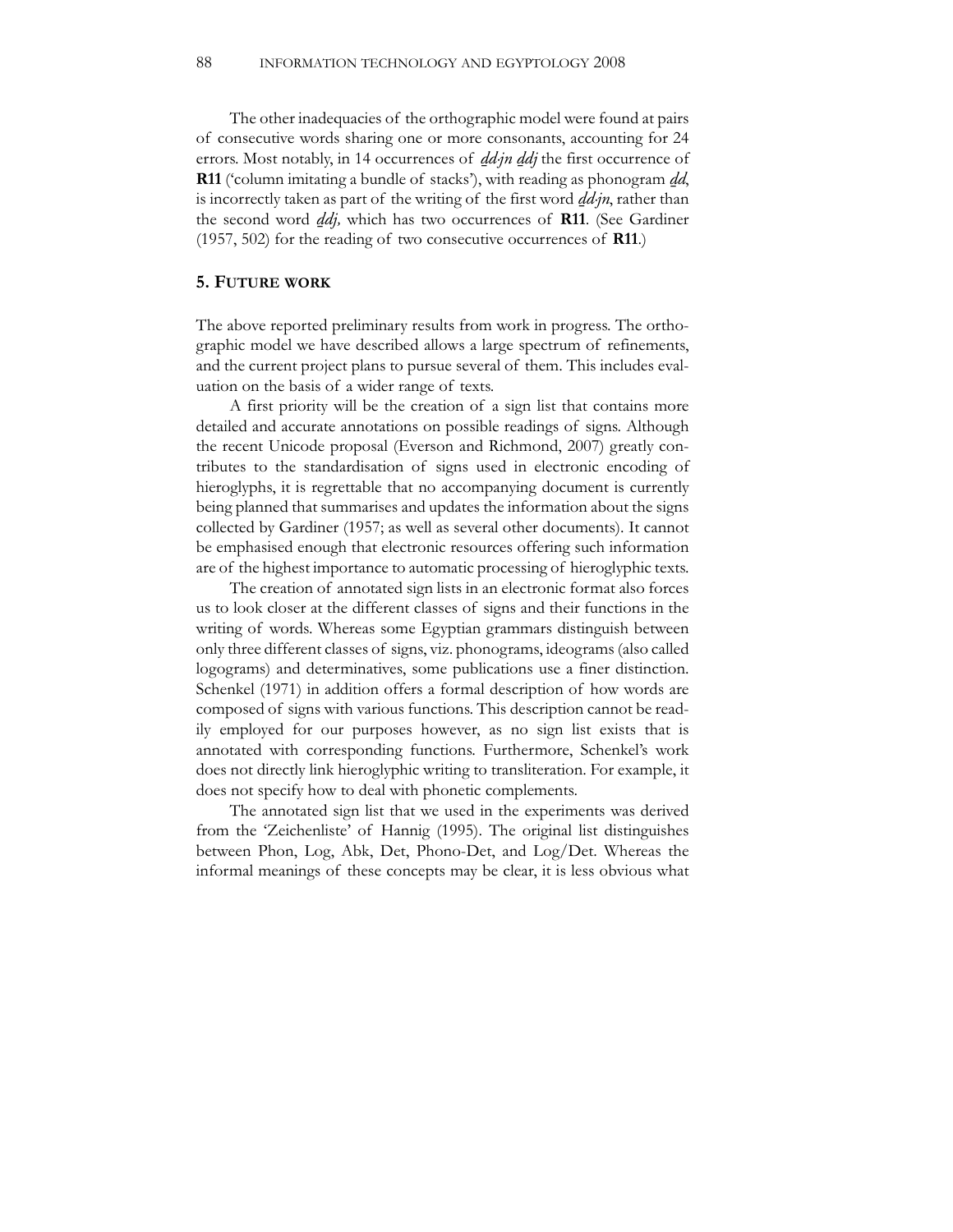functions these classes of signs should have in a formal model of orthography.

With refinements of the orthographic model, the mechanism of penalties described in Section 3 may become harder to maintain. The finer the constraints are that one imposes on the orthography, the more frequently will constraints be violated by *valid* orthographic analyses of actually occurring hieroglyphic text, and thereby penalties may be incurred in all competing analyses. The selection of the desired analysis will therefore often depend on a suitable choice of the relative heights of different kinds of penalties. Regrettably, human intuitions tend to be quite unreliable when it comes to estimating quantitative aspects of language or, in this case, writing systems.

We therefore need to investigate stochastic approaches, to replace penalties by probabilities that are automatically estimated on the basis of annotated or unannotated hieroglyphic texts. Due to the nature of the writing system, which lacks unique standardised spellings, and due to the sparsity of the data, it would be infeasible to estimate the probability of each possible variant spelling of each word separately. A more promising approach is to compute parameters that abstract away from the actual consonants of a word in transliteration, looking at the order in which, for example, phonograms are used to represent the consonants in respective positions.

As an example, consider the writing of *nst* ('throne') as:

#### **N35 : F20 - X1 : W11**  האווי<br>©

The exact probability of this writing, given the word in transliteration, is:

 $P(N35, F20, X1, W11 \mid nst) = P(N35 \mid nst)$ ・ *P***(F20 |** *nst*,**N35)**<sup>⋅</sup> *P***(X1 |** *nst*,**N35,F20)**<sup>⋅</sup> *P***(W11 |** *nst*,**N35,F20,X1)**<sup>⋅</sup> *P***(end |** *nst*,**N35,F20,X1,W11).**

For example, the third factor in the right-hand side of this equation should be read as the probability that **X1** is the third sign in the writing of *nst*, following the signs **N35** and **F20** in this order. The final factor represents the probability that the word ends after the given list of four signs.

Whereas accurate estimation of each of the factors in the above is infeasible, we can approximate them by for example:

### *P***(N35,F20,X1,W11 | nst)** <sup>≈</sup> *P***(\*-- | ---)**⋅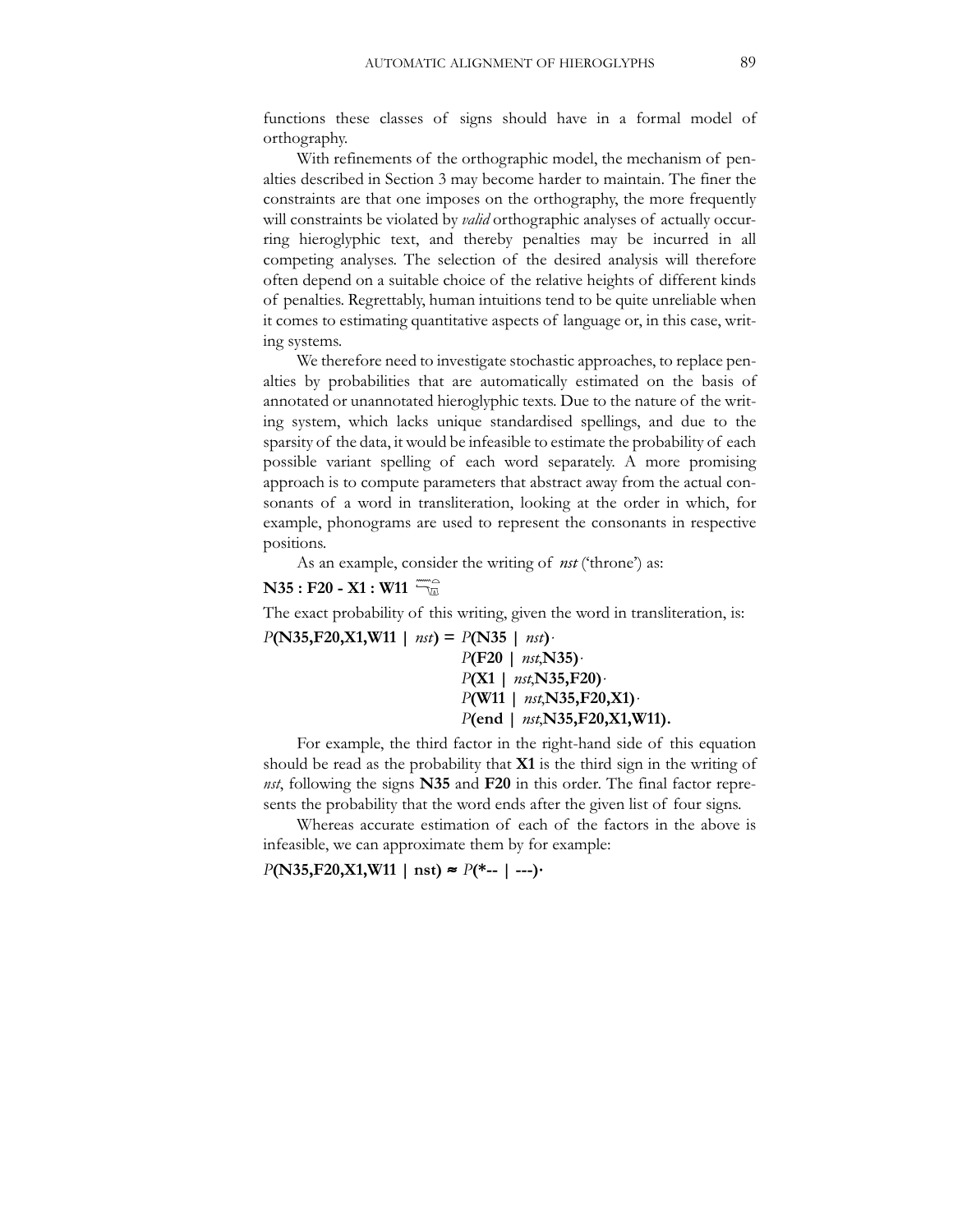$$
P(**-|*-)-
$$
  
P(--\*| \*\*-)-  
P(det | \*\*\*)-  
P(end | \*\*\*),

given the information that **N35** can be a phonogram *n*, which concurs with the first consonant of *nst*, **W11** can be a determinative, etc. Each minus sign or asterisk in the above represents a position in the word in transliteration. The asterisks in the left-hand sides of factors of the form *P***(**⋅ **|** ⋅**)** are the consonants covered by the next phonogram. The asterisks in the right-hand sides indicate the consonants that have been covered by previous phonograms. For example, *P***(--\* | \*\*-)** represents the probability that the next sign is a phonogram matching the third consonant of a three-consonant word, given that the first and second consonants have already been covered by previous phonograms.

There are many variants of such a model. For example, probabilities can be conditioned on the previous one or two signs (cf. bigrams and trigrams), or appropriate abstractions from those signs, making use of 'smoothing' of probabilities in the case of sparse training data. Very similar techniques exist for other applications in computational linguistics, such as part-of-speech tagging (Manning and Schütze, 1999).

So far we have assumed that hieroglyphic text is processed as a linear list of signs, without indication of the exact relative positioning. In particular, line breaks and the separations between quadrats are ignored. There are cases however where relative positioning is essential to the correct reading of hieroglyphs. One classical example is  $m$ -hnw written with **N35a** ('three ripples of water') below **W24** ('bowl'); see Gardiner (1957, 134). In the investigated texts, no examples were found of incorrect alignment of hieroglyphs and transliteration that could be amended if relative positioning beyond a purely linear order were to be taken into account. It cannot be excluded however that relative positioning could help to increase the accuracy of alignment.

Signs may generally be grouped together following aesthetic principles, irrespective of how a sequence of signs is to be segmented into words. For example, if the last sign of one word and the first sign of the following word are both roughly one quadrat in width and half a quadrat in height, they may be grouped together into a single quadrat, with one sign above the other. An interesting conjecture by Horst Beinlich (personal communication) is however that there was a certain tendency to let the boundaries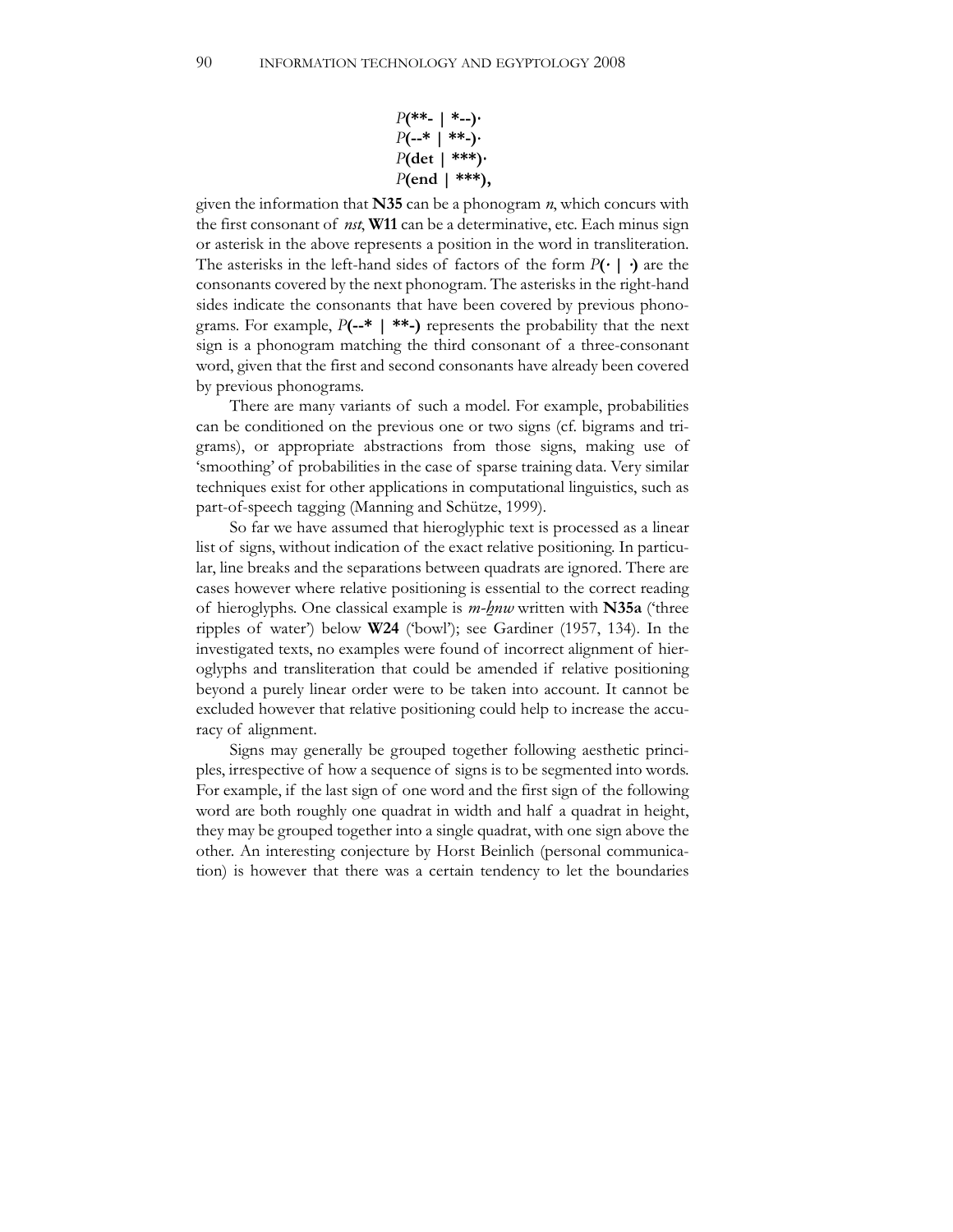between consecutive words concur with boundaries between consecutive quadrats. This merits further investigation. To the extent the conjecture may be confirmed by the data, it holds the potential to enhance the accuracy of automatic alignment.

We have found that the penalties discussed in Section 3 sometimes signal errors in the hieroglyphic encoding, often due to a confusion between signs with similar appearances. Another suggestion for further research is therefore to develop tools that highlight potential errors in hieroglyphic transcriptions.

Lastly, it should be pointed out that the most useful applications of automatic alignment are at this moment hindered by the fact that many hieroglyphic transcriptions and translations are available only in printed form. It is highly desirable, for this reason and for many others, that scholars in the future will make more of their textual resources available in suitable electronic formats, either free of copyright or at least explicitly allowing use within viewing software.

#### **6. CONCLUSIONS**

Whereas the work reported here is in early stages, some conclusions can already be drawn. First, automatic alignment of hieroglyphs and transliteration is feasible with very simple techniques, without using lexica or grammatical knowledge. The accuracy may vary across texts, but experiments show that at least some texts allow a very high accuracy. In addition, there is ample room for refinements of the discussed techniques, with the potential to further reduce the error rate.

Second, our work underlines the importance of standardisation of hieroglyphic encoding. In addition, the creation of electronic resources, such as annotated sign lists documenting the possible functions of signs in the writing of words, is essential for automatic processing of texts.

#### **7. ACKNOWLEDGEMENTS**

Many of the presented ideas were inspired by unpublished work by Serge Rosmorduc on automatic transliteration, and I am greatly indebted to him for many fruitful discussions. Much gratitude goes to Nigel Strudwick for his technical assistance with the typesetting of this article. I am also very